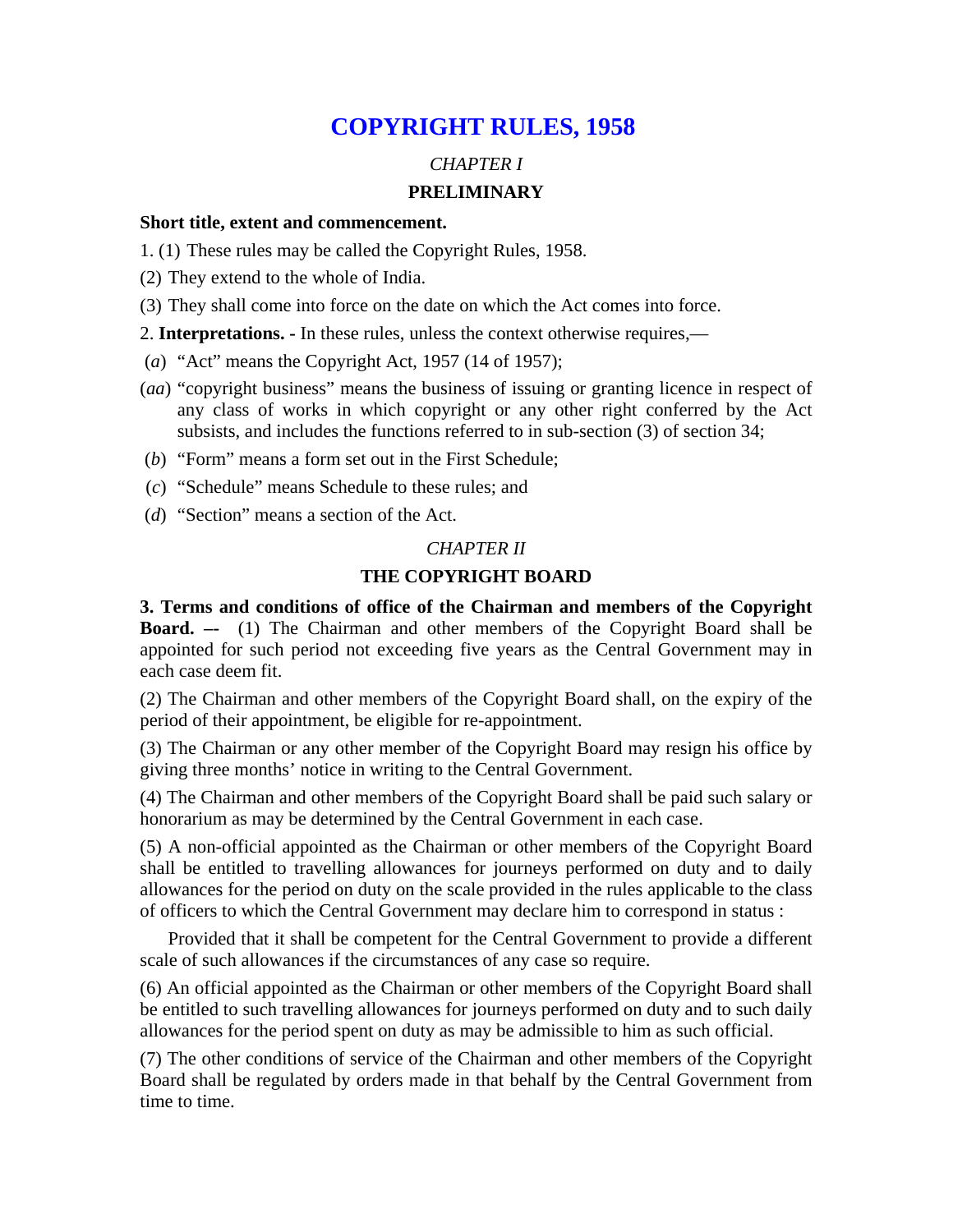**4. Functions of the Secretary of the Copyright Board. —** The registrar of Copyrights shall perform all secretarial functions relating to the Copyright Board under the direction and control of the Chairman of the Copyright Board.

### *CHAPTER III*

### **RELINQUISHMENT OF COPYRIGHT**

**5. Notice of relinquishment. —**The author of a work desiring to relinquish under section 21 all or any of the rights comprised in the copyright in the work shall give notice to the Registrar of Copyright in accordance with Form I.

### *CHAPTER IV*

### **LICENCES FOR TRANSLATIONS**

6. **Application for licence. —** (1) An application for a licence under section 32 to produce and publish a translation of a literary or dramatic work in any language shall be made in triplicate in accordance with Form 11 and shall be accompanied by the fee prescribed in Second Schedule.

(2) Every such application shall be in respect of one work only and for translation of that work into one language only.

**7. Notice of application. —** (1) When any such application has been made, the Copyright Board shall, as soon as possible, give notice of the application in the Official Gazette and also, if the Copyright Board thinks fit, in one or two newspapers and shall send a copy of the notice to the owner of the Copyright, wherever practicable.

(2) Every such notice shall contain the following particulars :

- (*a*) the date of the application;
- (*b*) the name, address and nationality of the applicant;
- (*c*) particulars of the work which is to be translated;
- (*d*) the date and country of the first publication of the work;
- (*e*) the name, address and nationality of the owner of the Copyright as stated in the application;
- (*f*) the language in which the work is to be translated; and
- (*g*) the Registration number of the work in the Register of Copyrights, if any.

**8. Consideration of the application. —** (1) The Copyright Board shall consider the application after the expiry of not less than one hundred and twenty days from the date of the publication of the notice in the Official Gazette.

(2) The Copyright Board shall give an opportunity to the applicant and also, wherever practicable to any person claiming any interest in the Copyright of the work, to be heard and may take such evidence in respect of the application as it thinks fit.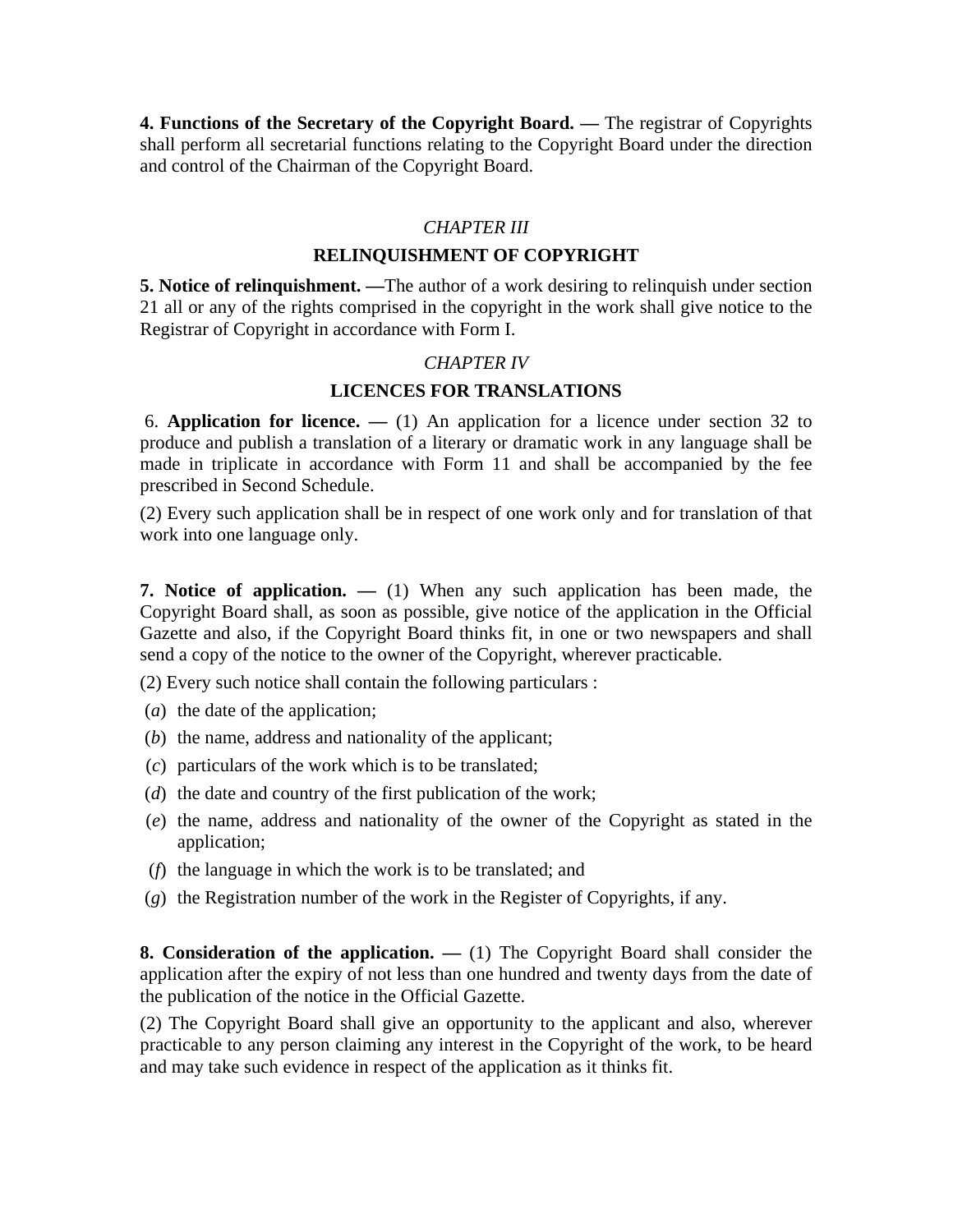(3) If more than one application for translation of the work in the same language is pending before the Copyright Board at the expiry of one hundred and twenty days after the publication in the Official Gazette of the notice of the application first received, all such applications shall be considered together.

(4) If the Copyright Board is satisfied that the licence for a translation of the work in the language applied for may be granted to the applicant or, if there are more applicants than one to such one of the applicants as, in the opinion of the Copyright Board, would best serve the interests of the general public, it shall grant a licence accordingly.

(5) Every such licence shall be subject to the condition provided in sub-section (4) of section 32 relating to the payment of royalties and shall specify—

- (*a*) the period within which the translation shall be produced and published;
- (*b*) the language in which the translation shall be produced and published;
- (*c*) the rate at which royalties in respect of the copies of the translation of the work sold to the public shall be paid to the owner of the copyright in the work; and
- (*d*) the person or persons to whom such royalties shall be payable.

(6) The grant of every such licence shall, as soon as possible, be notified in the Official Gazette and in the newspapers, if any, in which the notice under rule 7 was published and a copy of the licence shall be sent to the other parties concerned.

**9. Manner of determining royalties. —**The Copyright Board shall determine the royalties payable to the owner of the copyright under sub-section (4) of section 32 after taking into consideration—

- (*a*) the proposed retail price of a copy of the translation of the work;
- (*b*) the prevailing standards of royalties in regard to translation of works; and
- *(c)* such other matters as may be considered relevant by the Copyright Board.

**10. Extension of the period of licence. —**The Copyright Board may, on the application of the licensee and after notice to the owner of the copyright, wherever practicable, if it is satisfied that the licensee was for sufficient reasons unable to produce and publish the translation within the period specified in the licence, extend such period.

**11. Cancellation of licence. —**The Copyright Board may, after giving the licensee an opportunity of being heard, cancel the licence on any of the following grounds, namely:—

- (*a*) that the licensee has failed to produce and publish the translation within the time specified in the licence or within the time extended on the application of the licensee;
- (*b*) that the licence was obtained by fraud or misrepresentation as to any essential fact;
- (*c*) that the licensee has contravened any of the terms and conditions of the licence.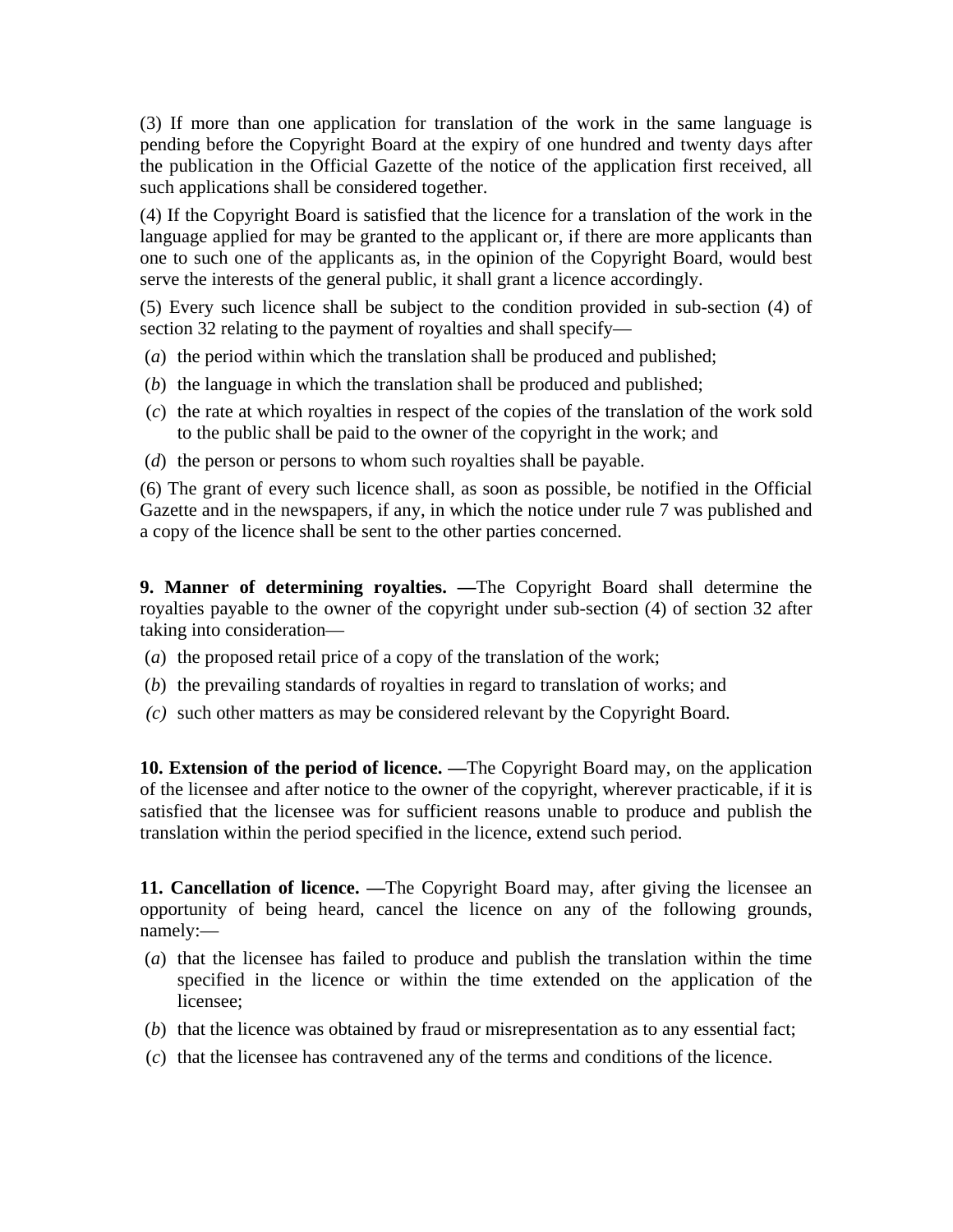### *CHAPTER IV-A*

### **COMPULSORY LICENCE FOR PUBLICATION OF UNPUBLISHED WORKS, TRANSLATION AND REPRODUCTION OF WORK**

**11A. Application for licence. —**An application for a licence under section 31A, subsection (1A) of section 32 and section 32A to publish any unpublished work or to translate any work in any language or to reproduce any published work shall be made in triplicate in accordance with Form II-A and shall be accompanied by the fee prescribed in the Second Schedule.

**11B.** Every such application shall be in respect of one work only and in respect of translation of a work into one language only.

**11C.** Notice of application. — (1) A copy of such application shall be served by registered mail on the owner of copyright and if the owner of such copyright is not known or is not traceable, a copy of the application shall be served on the publisher whose name appears on the work.

(2) The Copyright Board shall give an opportunity to the applicant and also, wherever practicable, to any person claiming any interest in the copyright of the work, to be heard and may take such evidence in respect of the application as it thinks fit.

(3) If more than one application for translation of the work in the same language or for reproduction of the work or for publication of any unpublished work is pending before the Copyright Board, all such applications shall be considered together.

(4) If the Copyright Board is satisfied that the licence for a translation of the work in the language or for reproduction of the work or for publication of unpublished work, applied for may be granted to the applicant, or if there are more applicants than one, to such one of the applicants, as in the opinion of the Copyright Board, would best serve the interest of the general public, it shall grant a licence accordingly.

(5) Every such licence shall be subject to the conditions provided in sub-section (7) of section 31A, clause (*i*) of sub-section (4) of section 32 and clause (*i*) of sub-section (4) of section 32A relating to payment of royalties and shall specify :—

- (*a*) the period within which such work shall be published;
- (*b*) the rate at which royalties in respect of the copies of such work sold to the public shall be paid to the owner of the copyright in the work;
- (*c*) in a case of translation of the work, the language in which the translation shall be produced and published; and
- (*d*) the person or persons to whom such royalties shall be payable.

(6) The grant of every such licence shall, as soon as possible, be notified in the Official Gazette and a copy of the licence shall be sent to the other parties concerned.

**11D. Manner of determining royalties. —**The Copyright Board shall determine the royalties payable to the owner of the copyright under sub-section (7) of section 31A, clause (*i*) of sub-section (4) of section 32 and clause (*i*) of sub-section (4) of section 32A after taking into consideration :

- (*a*) the proposed retail price of a copy of such work;
- (*b*) the prevailing standards of royalties in regard to such works; and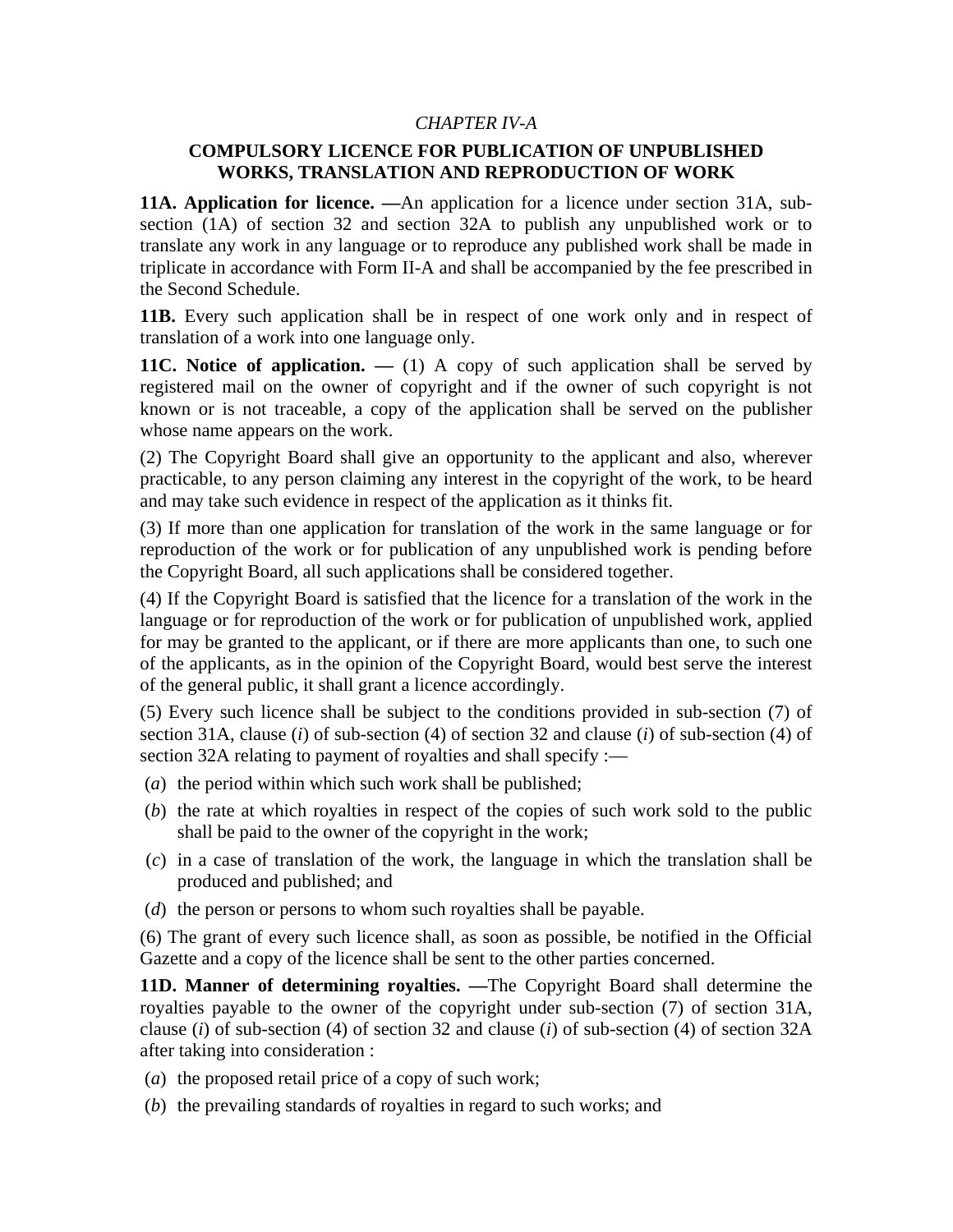(*c*) such other matters as may be considered relevant by the Copyright Board.

**11E. Extension of the period of licence.—**The Copyright Board may, on the application of the licensee and after notice to the owner of the copyright, wherever practicable, if it is satisfied that the licensee was for sufficient reasons unable to produce and publish the translation or reproduce the work or publish the unpublished work within the period specified in the licence, extend such period.

**11F. Cancellation of licence.** —The Copyright Board may, after giving the licensee an opportunity of being heard, cancel the licence on any of the following grounds, namely:—

- (*a*) that the licensee has failed to produce and publish such work within the time specified in the licence or within the time extended on the application of the licensee;
- (*b*) that the licence was obtained by fraud or misrepresentation as to any essential fact;
- (*c*) that the licensee has contravened any of the terms and conditions of the licence.

**11G. Notice for termination of licence. —**Notice for termination of licence under proviso to sub-section (1) or sub-section (2) of section 32-B shall be served on the person holding the licence by the owner of copyright in Form II-B of the First Schedule to these rules.

## *CHAPTER V*

## **COPYRIGHT SOCIETIES**

**12. Conditions for submission of applications for registration of copyright societies.** — (1) Any association of persons, whether incorporated or not, comprising seven or more owners of copyright (hereinafter referred to as "the applicant") formed for the purpose of carrying on the business of issuing or granting licences in respect of any class of works in which copyright subsists or in respect of any other right conferred by the Act may file with the Registrar of Copyrights an application in Form II-C for submission to the Central Government for grant of permission to carry on such business and for its registration as a copyright society.

(2) An application under sub-rule (1) shall be signed by all the members of the governing body (by whatever name called) and the chief executive of the applicant (who need not be a member of the applicant).

## **13. Application for registration by performing right societies. —**

A performing right society functioning in accordance with the provisions of section 33 on the date immediately before the coming into force of the Copyright (Amendment) Act, 1994 (38 of 1994) and desirous of carrying on the business as a copyright society under the Act shall submit an application in Form II-C to the Registrar of Copyrights as early as possible but not later than ten months from the date of commencement of the said Act.

**14. Conditions for grant of permission to carry on copyright business. —**An applicant including a performing right society referred to in rule 13 for registration of it as a copyright society shall not be eligible to be considered for such registration unless—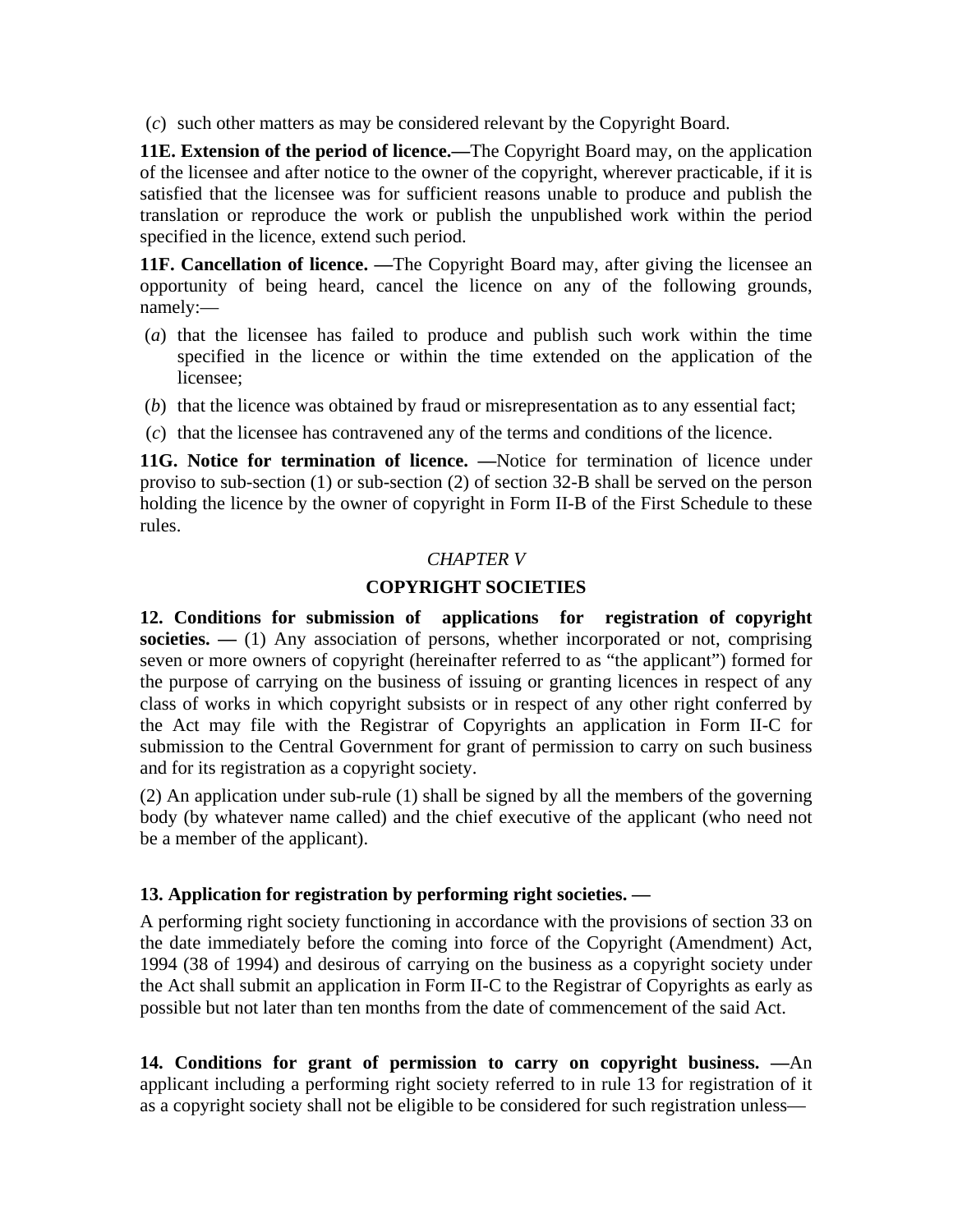- (*i*) the instrument by which the applicant is established or incorporated creates a commitment on it to deal with only copyright business and other activities ancillary thereto; and
- (*ii*) the applicant is willing to comply with the provisions of the Act and the rules made thereunder.

*Explanation* : In this rule, and in rule 14A, "instrument" means the memorandum and articles of association.

**14A. Documents accompanying applications. —**Every application made under rule 12 or rule 13 shall be accompanied by—

- (*a*) a true copy of the instrument by which the applicant is established or incorpo-rated ;
- (*b*) the consent in writing of the individuals named in the application to act as members of the governing body (by whatever name called) of the applicant;
- (*c*) a declaration containing the objectives of the applicant, the bodies through which it will function and arrangements for accounting and auditing;
- (*d*) an undertaking to the effect that the instrument by which the application is established or incorporated provides for conforming the same to the provisions of the Act and these rules.

**14B. Conditions for registration of a copyright society. —** (1) When an application for registration is submitted to the Central Government through the Registrar of Copyrights, that Government may, within sixty days from the date of its receipt by the Registrar of Copyrights either register the applicant as a copyright society or, if  $-$ 

- (*i*) the applicant has no professional competence to carry on its business or has not sufficient funds to manage its affairs; or
- (*ii*) there exists another copyright society registered under the Act for administering the same class of works and it is functioning well; or
- (*iii*) the Central Government has reason to believe that the members of the applicant are not *bona fide* copyright owners or they have not voluntarily signed the instrument setting up the applicant and the application for registration ; or
- (*iv*) the application is found to be incomplete in any respect, reject the application :

Provided that no such application shall be rejected without giving the applicant an opportunity of being heard.

(2) Upon the registration of a copyright society by the Central Government, the Registrar of Copyrights shall issue a certificate of registration in Form II-D under his hand and seal.

(3) On and from the date of its registration as specified in the certificate of registration, the copyright society shall be entitled to commence and carry on the permitted copyright business in the name by which it has been so registered.

**14C. Procedure for holding inquiry. —**If the Central Government, on a complaint of the Registrar of Copyrights or of any owner of rights, has reason to believe that a copyright society is being managed in a manner detrimental to the interests of the owners of rights concerned, it may, after making an inquiry in the following manner, cancel or suspend the registration of the copyright society made under these rules, namely :—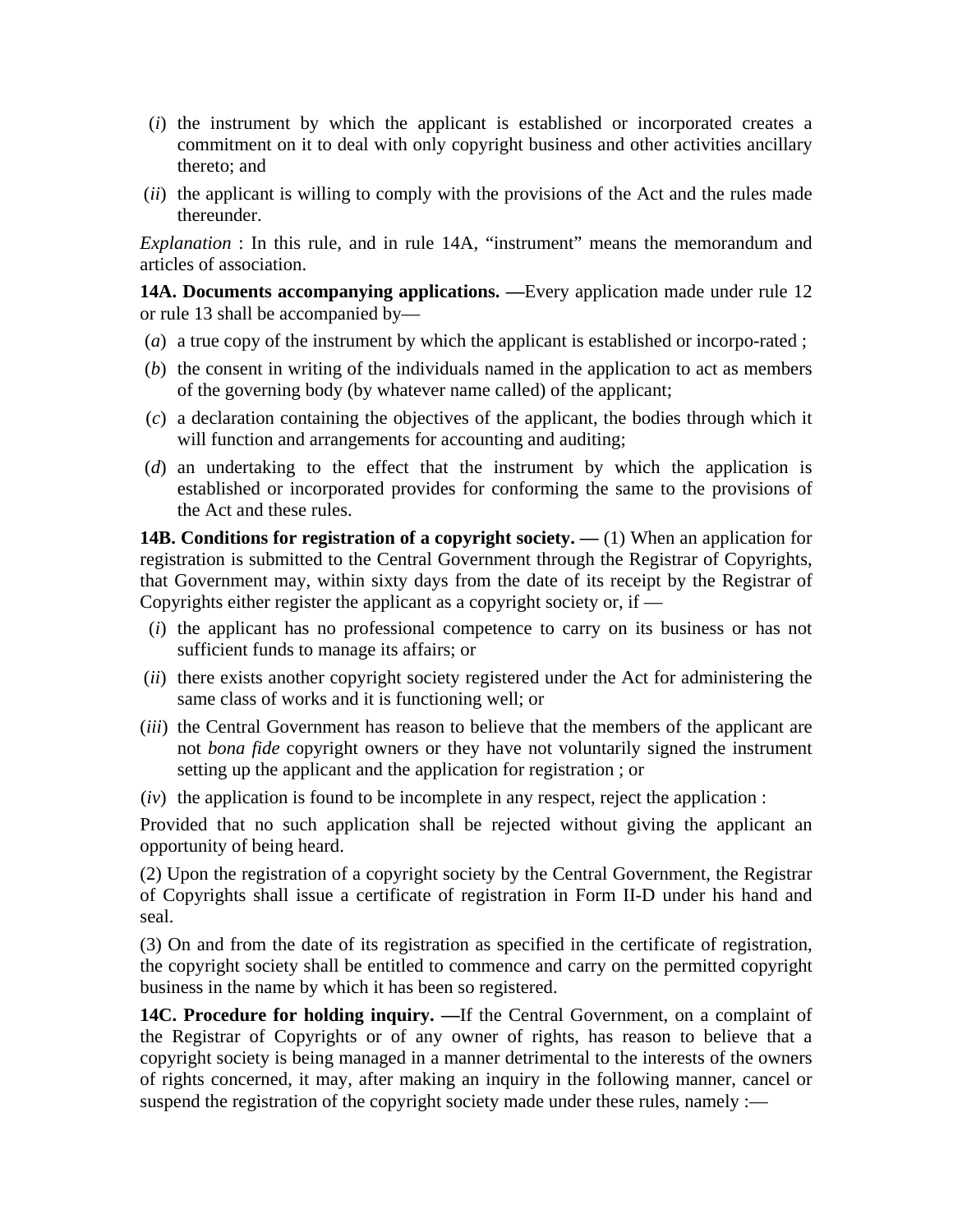- (*i*) The Central Government shall provide a copy of the complaint to the society and require the society to submit within such time as may be specified by the Central Government a written statement of its defence and to state whether it desires to be heard.
- (*ii*) If, after considering the written statement furnished by the society, the Central Government is satisfied that a *prima facie* case is established, it shall order an inquiry into the allegations and appoint an inquiry officer not below the rank of a Deputy Secretary to the Government of India for holding the inquiry.
- (*iii*) On being appointed as such, the inquiry officer shall conduct the inquiry having regard to the principles of natural justice.
- (*iv*) The inquiry officer may, if he considers it necessary, engage a chartered accountant or an audit officer in the office of the Comptroller and Auditor-General of India to assist him in the inquiry. The concerned copyright society shall render all assistance and shall make available all such documents as may be called for by the inquiry officer to enable him to complete the inquiry within a period of three months or such further time as may be allowed by the Central Government.
- (*v*) If, according to the findings of the inquiry officer, the complaints against the copyright society are found to be true or if the society fails to cooperate with the inquiry officer, the Central Government shall cancel the registration of the copyright society.

**14D. Suspension of registration and appointment of administrator. —**If, pending inquiry under sub-section (4) of section 33, the Central Government is of the opinion that in the interests of the owners of rights concerned, it is necessary so to do, it may, by order, suspend the registration of the society for a period not exceeding one year, as may be specified in that order and shall appoint an administrator to discharge the functions of the copyright society.

**14E. Powers and functions of the administrator. —** (1) On appointment of the administrator referred to in rule 14D under sub-section (5) of section 33, all powers of the copyright society shall vest in him and all other representative bodies or committees of the copyright society other than the general body shall stand dissolved.

(2) The administrator shall, within six months before the expiry of the period of suspension, arrange election for reconstituting the dissolved bodies failing which, the bodies so superseded shall stand revived at the end of the period of suspension for their remaining term, excluding the period of suspension.

**14F. Cancellation of registration of a copyright society. —**The registration of a copyright society as such may be cancelled by the Central Government if —

- (*a*) any of the particulars furnished in the application for registration is, at any time, found to be untrue or incorrect and misleading in any manner;
- (*b*) after holding an inquiry by an officer duly appointed by the Central Government and giving the copyright society a reasonable opportunity of being heard, the Central Government is satisfied that the copyright society is being managed in a manner detrimental to the interests of the owners of rights concerned or if the copyright society persistently fails to manage its affairs properly or if it persistently fails to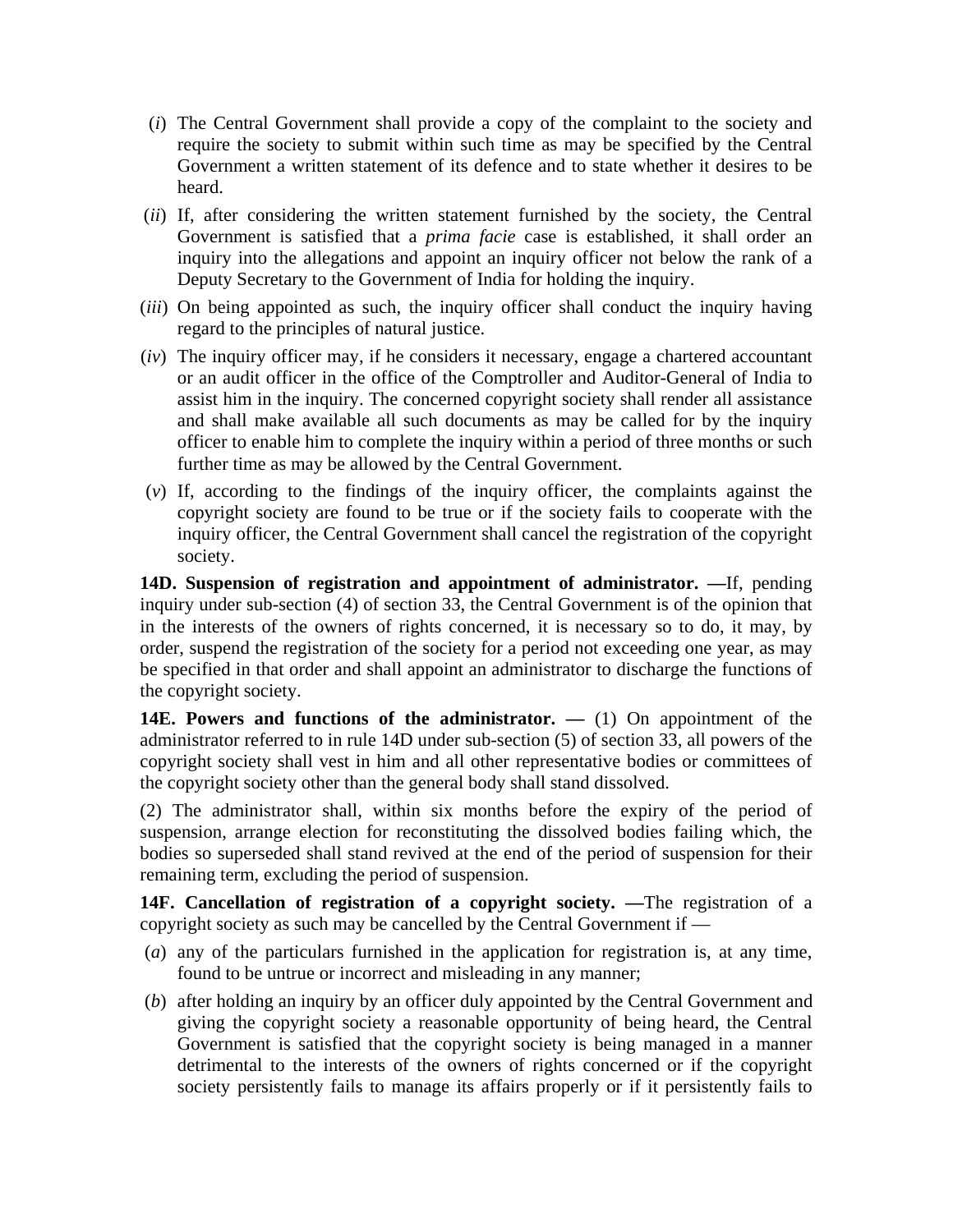properly maintain its accounts and get them audited or it utilises its funds for purposes other than the copyright business.

**14G. Conditions subject to which a copyright society may accept authorisation and an owner of rights may withdraw such authorisation. —** (1) A copyright society may accept from an owner of rights or his duly authorised agent, exclusive authorisation to administer any right in a work if such owner or such agent enters into an agreement, in writing, with the copyright society specifying the rights to be administered, the duration for which such rights are authorised to be administered, the quantum of fees agreed to and the frequency at which such fees shall be paid by the copyright society in accordance with its Scheme of Tariff and Distribution.

(2) The owner of copyrights shall, without prejudice to the rights under the agreement and subject to the condition of a prior notice of sixty days, be free to withdraw such authorisation in case the copyright society fails to fulfil its commitments as laid down in the agreement.

**14H Conditions subject to which a copyright society may issue licences, collect fees and distribute such fees.** — (1) A copyright society may issue licences and collect fees in accordance with its Scheme of Tariff in relation to only such works as it has been authorised to administer in writing by the owners of rights and for the period for which it has been so authorised.

(2) The distribution of fees collected shall be subject to a deduction not exceeding fifteen per cent of the collection on account of administrative expenses incurred by the copyright society.

**14-I. Procedure for obtaining approval of owners of rights for collection and distribution of fees, etc. —**Every copyright society shall maintain the following registers at its registered or administrative office :

- (*i*) A register of owners of copyright and other rights to be called the "Register of Owners" in respect of which the copyright society has been authorised by the owners to issue or grant licences. The register shall contain the names of the owners, their addresses, the nature of rights authorised to be administered by the copyright society, date of publication of the work, the date on which the copyright society becomes entitled to and the duration of such right.
- (*ii*) A register to be called the "Register of Agreements" containing a copy of every agreement entered into by the copyright society with the owners for the purpose.
- (*iii*) A register to be called the "Register of Fees" containing particulars of fees and mentioning the name of persons or organisations from whom the fees have been realised, the amount so realised and the date of realisation.
- (*iv*) A register to be called the "Disbursement Register" containing details of disbursements made to each owner of copyright, category-wise, mentioning the name of the owner, nature of his copyright and the date and amount of disbursement made to him.

**14J. Tariff Scheme. —**As soon as may be, but in no case later than three months from the date on which a copyright society has become entitled to commence its copyright business, it shall frame a scheme of tariff to be called the "Tariff Scheme" setting out the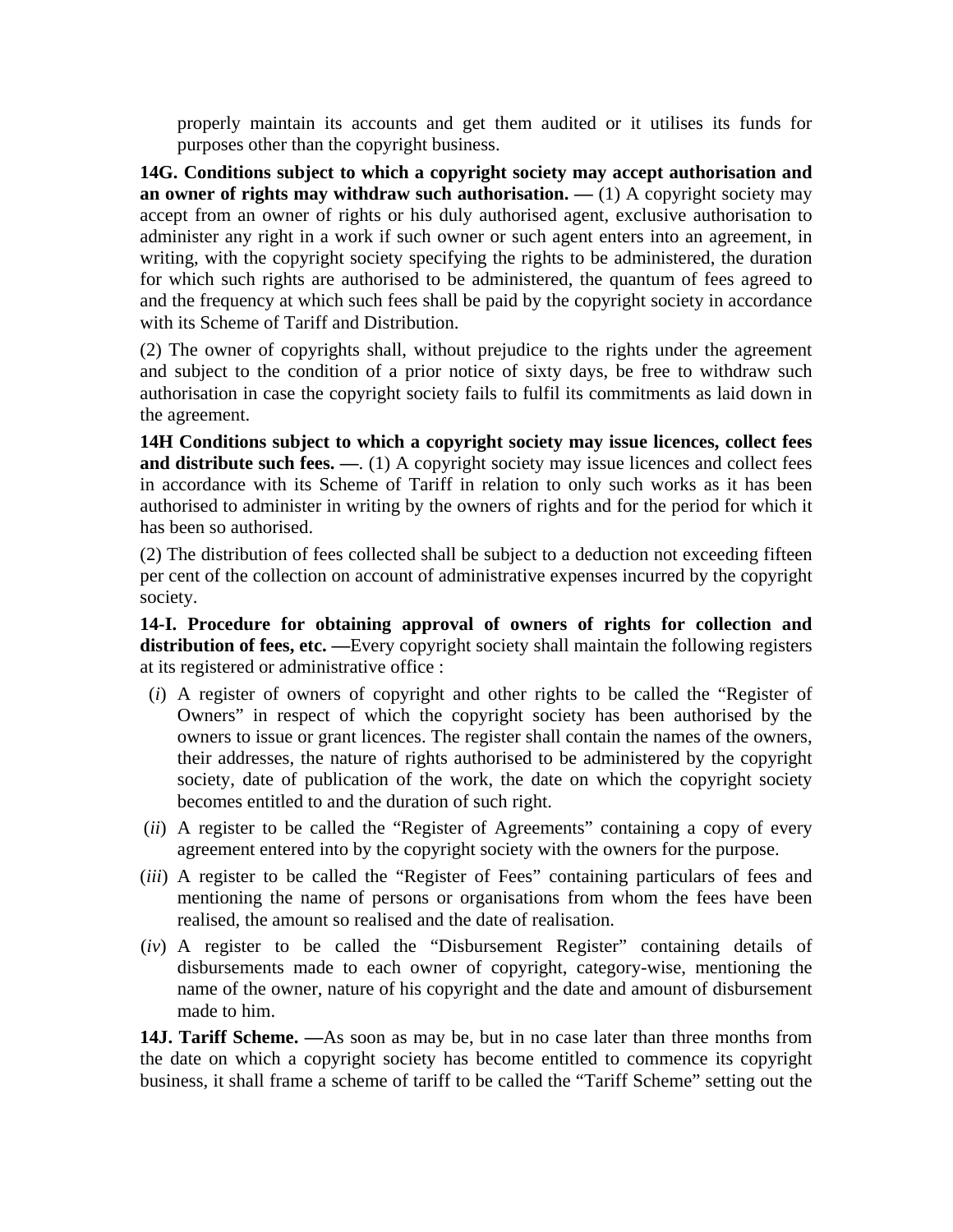nature and quantum of fees or royalities which it proposes to collect in respect of such copyright or other rights administered by it.

**14K. Distribution Scheme.** — (1) As soon as may be, but in no case later than three months from the date on which a copyright society has become entitled to commence its copyright business, it shall frame a scheme to be called the "Distribution Scheme" setting out the procedure for collection and distribution of the fees or royalities specified in the Tariff Scheme among the owners of copyright or other rights whose names are borne on its Register of Owners [maintained under clause (*i*) of rule 14-I for the approval of such owners.

(2) Any distribution under the Distribution Scheme shall, as far as possible, be in proportion to the income of the copyright society from actual use of the work or works of each owner of rights.

**14L. Meeting of a copyright societies. —** (1) As soon as the Tariff Scheme and the Distribution Scheme have been prepared, the copyright society shall call a general meeting of the owners of rights whose names are recorded in the Register of Owners to approve the same.

(2) A notice of not less than twenty-one clear days shall be given to every such owner of rights of the meeting and a copy each of the proposed Tariff Scheme and Distribution Scheme shall be annexed to the notice.

(3) The notice under sub-rule (2) shall specify that any owner of rights who objects to the Tariff Scheme or Distribution Scheme shall be entitled to withdraw the authorisation given to the copyright society to administer any right in his work.

(4) The copyright society shall keep a record of the owners of rights who have given their approval and those who have objected thereto.

(5) Approval by owners of rights for the Scheme shall be by a majority of such owners present in person.

(6) The quorum for a general meeting shall be one-third of the members.

(7) The copyright society shall not amend an approved Tariff Scheme or Distribution Scheme except with the consent of the owners obtained at a subsequent general meeting called for the purpose.

**14M. Accounts and audit.** — (1) Every copyright society shall maintain proper accounts of the fees and royalties collected in a financial year, payments made out of such collections to the owners of rights and other expenditure incurred for meeting administrative expenses and related matters with the approval of the owners of rights:

Provided that a copyright society shall not spend more than fifteen per cent of its collection towards its administrative expenses.

(2) Every copyright society shall get its accounts audited by a chartered accountant annually.

**14N. Annual general meeting of owners of rights. —** (1) Every copyright society shall, within a period of twelve months from the holding of a meeting in pursuance of sub-rule (1) of rule 14L, hold a general meeting of owners of rights, herein called the annual general meeting of owners :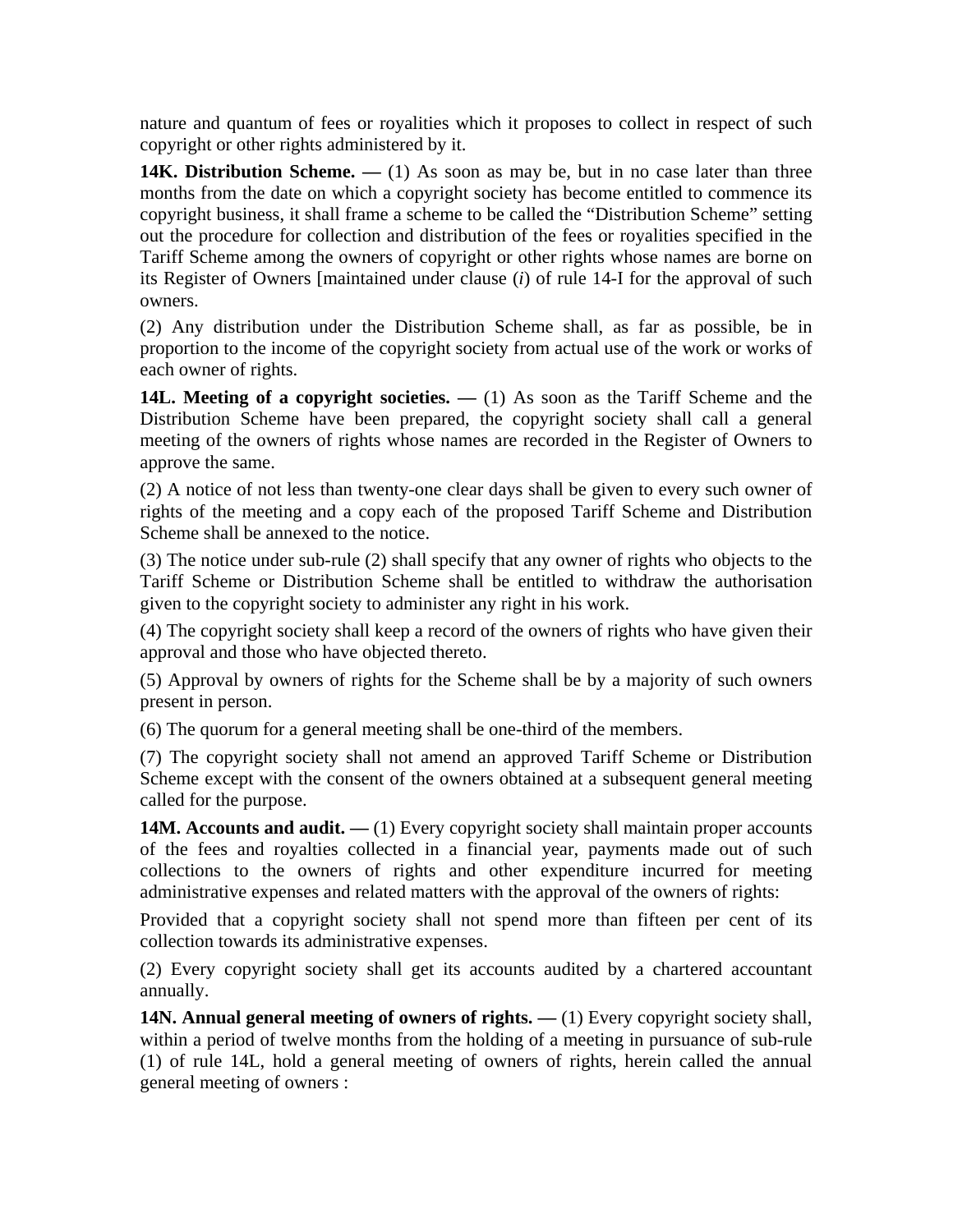Provided that a special meeting of the owners of rights may also be held, if considered necessary.

(2) The meeting of owners of rights shall be held in the town or city in which its registered or administrative office is situated and the notice calling the meeting shall specify the time, date and address of the venue of the meeting.

### **14-O. Documents to be presented in the annual general meeting of owners of rights. —**

Every copyright society shall place before its annual general meeting the following documents, namely :—

- (*i*) an up-to-date list of the owners of rights, their names and addresses as recorded in the Register of Owners maintained by the copyright society, as provided in sub-rule (1) of rule 14-I;
- (*ii*) audited accounts of the society for the previous year;
- (*iii*) the Tariff Scheme ;
- (*iv*) the Distribution Scheme ;
- (*v*) a statement approved by its governing body (by whatever name called) setting out a full and detailed account of all its activities during the previous years; and
- (*vi*) details of budget estimates for the succeeding year and a programme of action for the succeeding year.

**14P. Returns to be filed by the copyright societies with the Registrar of Copyrights. —**Every copyright society shall file a return called the annual return with the Registrar of Copyrights within one month from the conclusion of each annual general meeting of owners setting out the following details, namely :—

- (*i*) the date of the annual meeting of owners held immediately preceding the filing of the annual return, the number of owners who attended the meeting in person or by proxy, and the minutes of such meeting ;
- (*ii*) the up-to-date list of the owners of rights, their names and addresses as recorded in the Register of Owners maintained by the copyright society, as provided in rule 14-I;
- (*iii*) audited accounts of the copyright society ;
- (*iv*) the Tariff Scheme ;
- (*v*) the Distribution Scheme ; and
- (*vi*) a statement approved by its governing body or Board of directors setting out a full and detailed account of all its activities during the year in relation to the rights of the owners.

### *CHAPTER VI*

### **REGISTRATION OF COPYRIGHT**

**15. Form of Register of Copyrights**. — (1) The Register of Copyrights shall be kept in six parts as follows :—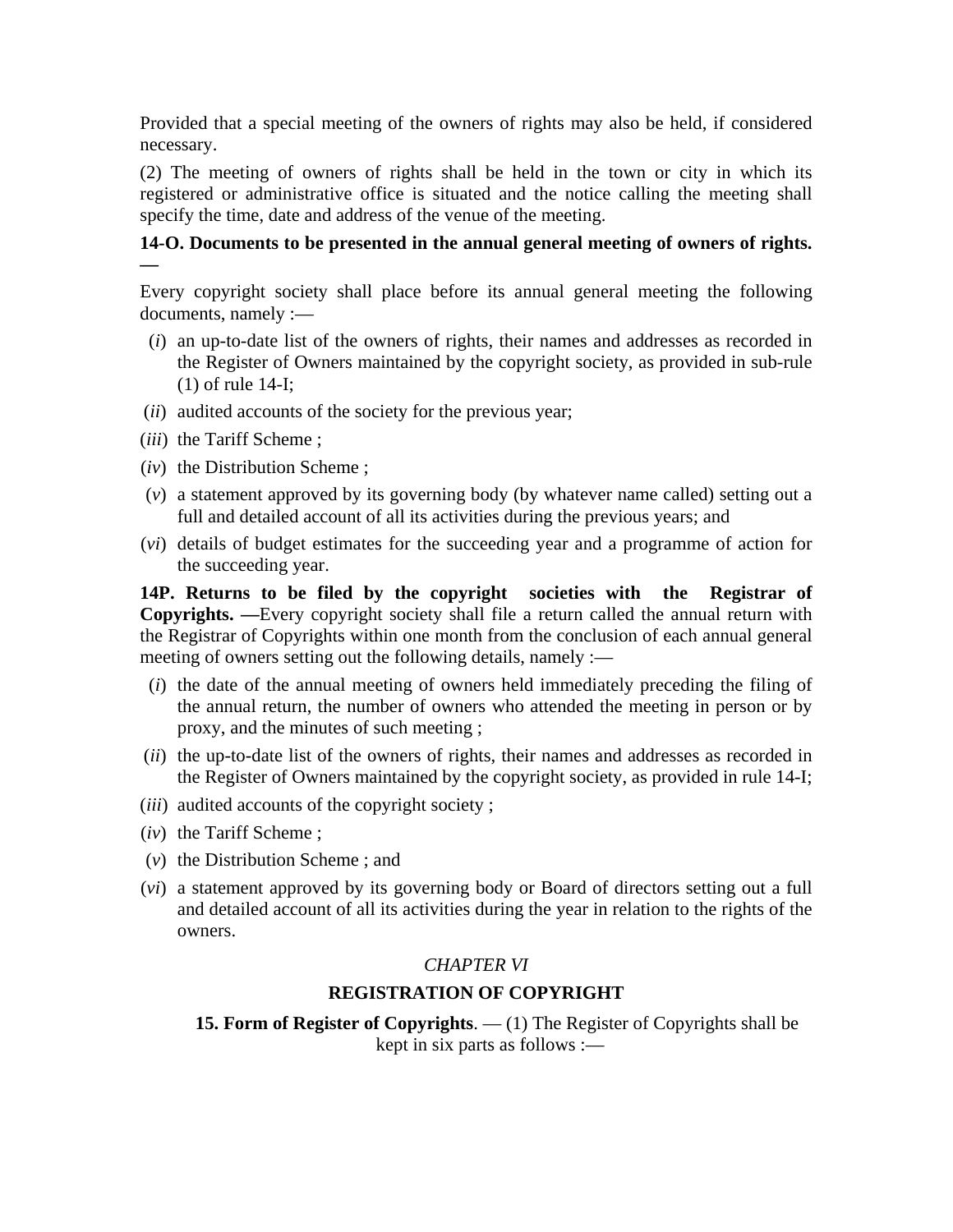Part I - Literary works other than computer programmes, tables and compilations including computer data bases and dramatic works.

- Part II Musical works
- Part III Artistic works
- Part IV Cinematograph films
- Part V Sound recordings
- Part VI Computer programmes, tables and compilations including computer data bases.

(2) The Register of Copyrights shall contain the particulars specified in Form III.

**16. Application for Registration of Copyright.** — (1) Every application for registration of copyright shall be made in accordance with Form IV and every application for registration of changes in the particulars of copyright entered in the Register of Copyright shall be made in accordance with Form V.

(2) Every such application shall be in respect of one work only, shall be made in triplicate and shall be accompanied by the fee specified in the Second Schedule in this behalf.

(3) The person applying for registration shall give notice of his application to every person who claims or has any interest in the subject-matter of the copyright or disputes the rights of the applicant to it.]

(4) If no objection to such registration is received by the Registrar of Copyrights within thirty days of the receipt of the application by him, he shall, if satisfied about the correctness of the particulars given in the application, enter such particulars in the Register of Copyrights.

(5) If the Registrar of Copyrights receives any objections for such registration within the time specified in sub-rule (4), or, if he is not satisfied about the correctness of the particulars given in the application, he may, after holding such inquiry as he deems fit, enter such particulars of the work in the Register of Copyrights as he considers proper.

(6) The Registrar of Copyrights shall, as soon as may be, send, wherever practicable, a copy of the entries made in the Register of Copyrights to the parties concerned.

## **17. Correction of entries in the Register of Copyrights. —**

The Registrar of Copyrights may, on his own motion or on application of any interested person, amend, or alter the Register of Copyrights in the manner specified in section 49 after giving, wherever practicable, to the person affected by such amendment or alteration, an opportunity to show cause against such amendment or alteration, and communicate to such person the amendment or alteration made.

### **18. Indexes. —**

 (1) There shall be kept at the Copyright Office the following indexes for each part of the Register of Copyrights, namely:—

- (*i*) a general Author Index;
- (*ii*) a general Title Index;
- (*iii*) an Author Index of works in each language; and
- (*iv*) a Title Index of works in each language.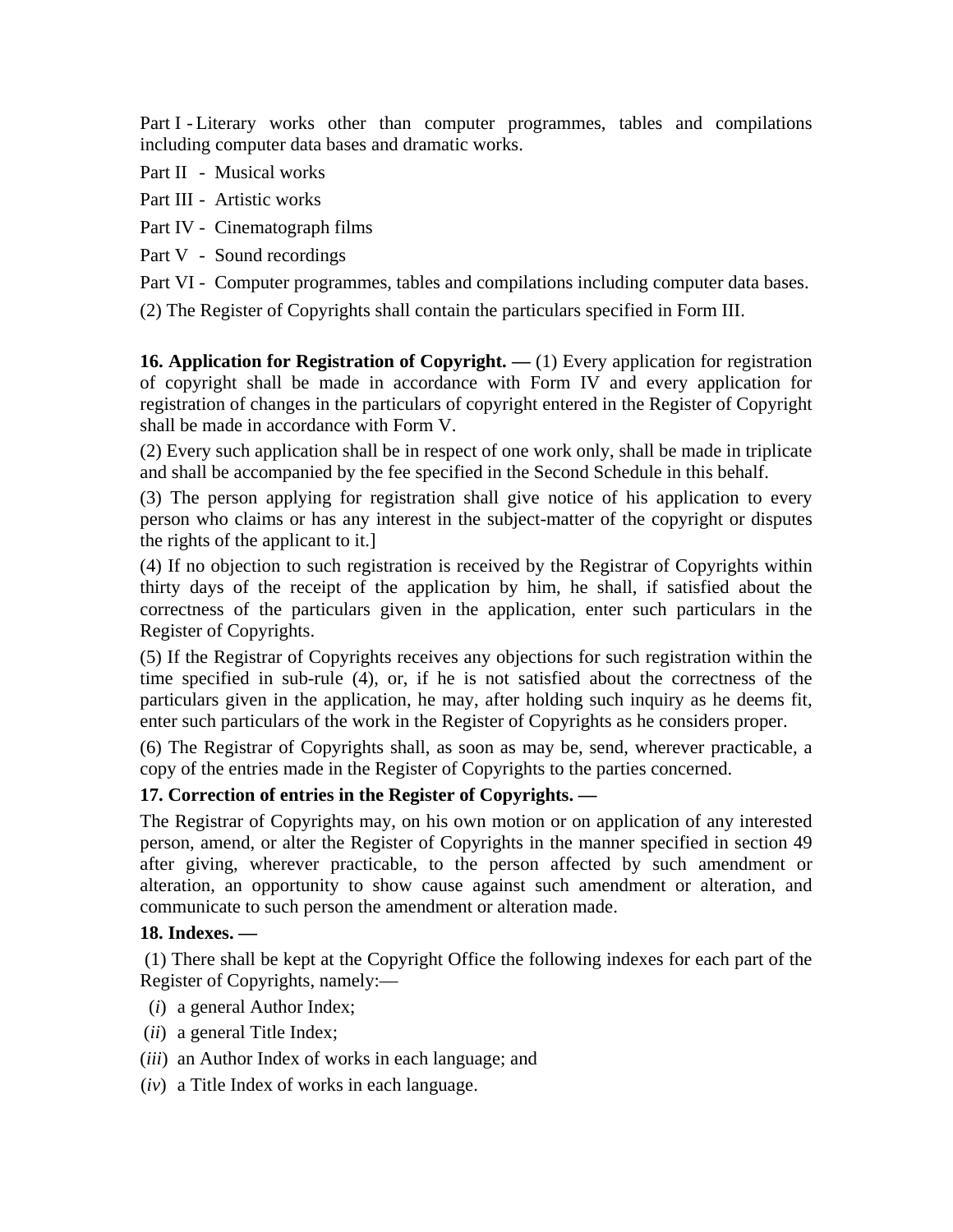(2) Every Index shall be arranged alphabetically in the form of cards.

## **19. Inspection of the Register of Copyrights and Indexes. —**

The Register of Copyrights and Indexes thereof shall at all reasonable time be open to inspection by any person in such manner and subject to such conditions as the Registrar of Copyrights may specify.

## **20. Copies and extracts of the Register of Copyrights and Indexes. —**

 (1) Any person shall be entitled to take copies of, or make extracts from, the Register of Copyrights or Indexes on payment of the fee specified in the Second Schedule subject to such supervision as the Registrar of Copyrights may arrange.

(2) The Registrar of Copyrights shall, on an application made in that behalf and on payment of the fee specified in the Second Schedule, furnish a certified copy of any entries made in the Register of Copyrights and Indexes thereof.

## *CHAPTER VII*

## **MAKING OF SOUND RECORDINGS**

### **21. Making of sound recordings—**

 (1) Any person intending to make sound recording under clause (*j*) of sub-section (1) of section 52 shall give a notice of such intention to the owner of the copyright and to the Registrar of Copyrights at least fifteen days in advance of making of the sound recordings and shall pay to the owner of the copyright, along with the notice, the amount of royalities due in respect of all the sound recordings to be made at the rate fixed by the Copyright Board in this behalf and provide copies of all covers and labels with which the sound recordings are to be sold.

(2) Such notice shall contain the following information, namely:—

- (*a*) the particulars of the work in respect of which sound recording are to be made;
- (*b*) alterations, if any, which are proposed to be made for the adaptation of the work to the sound recording;
- (*c*) the name, address and nationality of the owner of the copyright in the work;
- (*d*) particulars of the sound recording made previously recording the work;
- (*e*) the number of sound recording intended to be made; and
- (*f*) the amount paid to the owner of the copyright in the work by way of royalties and the manner of payment.

## *CHAPTER VIII*

## **IMPORTATION OF INFRINGING COPIES**

**22. Importation of infringing copies. —**Every application, under sub-section (1) of section 53 shall be made in accordance with Form VI and shall be accompanied by the fee specified in the Second Schedule.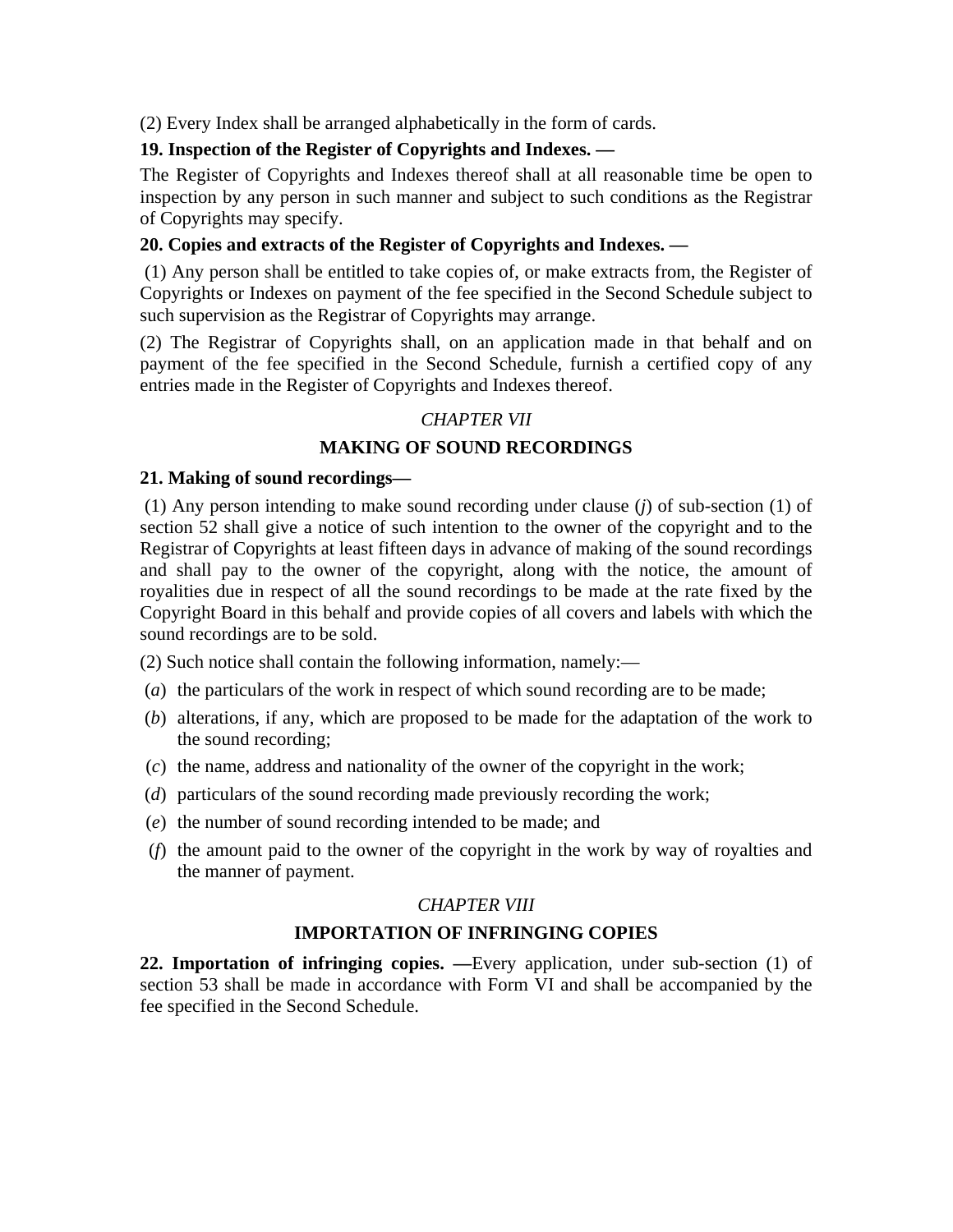**23. Procedure for examination of infringing copies. —**The Registrar of Copyrights or the person authorised by him in this behalf shall, in taking action under sub-section (2) of section 53, act in collaboration with customs authorities.

## *CHAPTER IX*

### **MISCELLANEOUS**

### **24**. **Mode of making applications, etc. —**

Every application, notice, statement or any other document to be made, given, filed or sent under the Act or under these Rules may, unless otherwise directed by the authority concerned, be sent by hand or pre-paid registered post.

### **25. Mode of communication by the Copyright Board, etc. —**

Every written intimation from the Copyright Board, the Copyright Office or the Registrar of Copyrights shall be deemed to have been duly communicated to any person if such intimation is sent to the known address of such person by pre-paid registered post.

### **26. Fees. —**

 (1) The fees payable under the Act in respect of any matter shall be as specified in the Second Schedule.

(2) The fees may be paid to the Registrar of Copyrights, New Delhi, by a postal order or a bank draft issued by a Scheduled Bank as defined in the Reserve bank of India Act, 1934, or by deposit into a Government Treasury or a branch of the Reserve Bank of India or the State Bank of India under the head of account : Major Head—"XLVI-Miscellaneous", Minor Head— "Naturalisation, Passport and Copyright Fees".

(3) Postal orders and bank drafts shall be crossed and drawable in New Delhi.

(4) Payment by bank drafts shall not be valid unless the amount of bank commission is included therein.

(5) Where payment is made by deposit in a Government Treasury or a branch of the Reserve Bank of India or the State Bank of India, the challan evidencing the payment shall be sent to the authority concerned by pre-paid registered post.

### **27. Right of audience. —**

In any proceedings before the Copyright Board or the Registrar of Copyrights any party may appear and be heard either in person or by a pleader or other person duly authorised by such party.

### **28. Costs. —**

The cost of, and incidental to, the proceedings before the Copyright Board or the Registrar of Copyrights shall be in the discretion of the Copyright Board or the Registrar of Copyrights, as the case may be.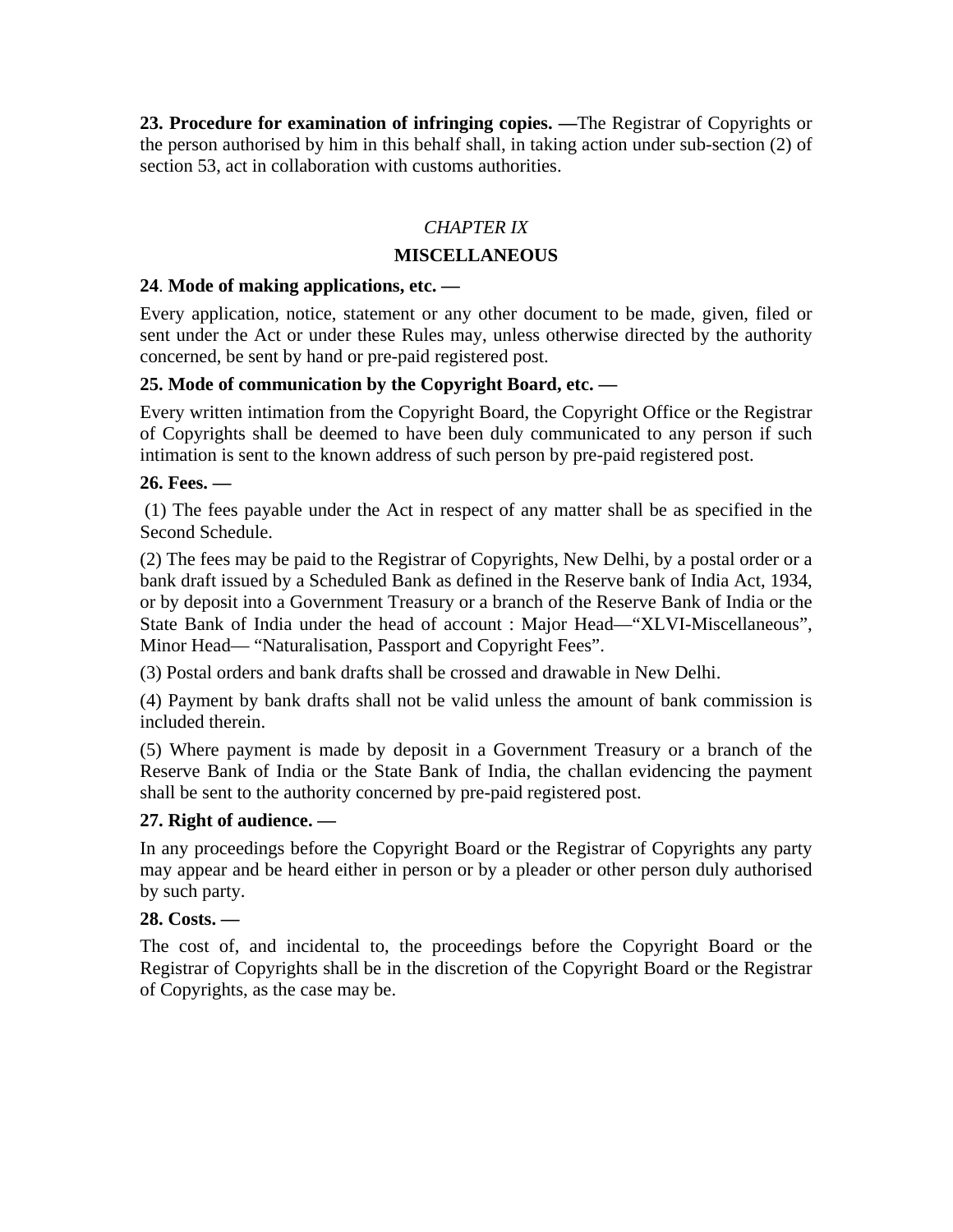## *FIRST SCHEDULE*  **FORM I Notice of Relinquishment of Copyright**

[*See* rule 5]

To

The Registrar of Copyrights,

Copyright Office,

New Delhi.

Sir,

In accordance with section 21 of the Copyright Act, 1957 (14 of 1957), I hereby give notice that, with effect from the date of this notice, I do relinquish, to the extent specified in the enclosed affidavit, my rights in the work described in the said affidavit.

Yours faithfully,

Place............

Date...............

(*Signature*)

*Form of Affidavit referred to above*

I,.............................................................................................................................................

...................................., of

(full name in block letters)

................................................................................................................................................

.................... do hereby or

(address)

solemnly affirmation state that—

(1) I am the author of the work described in the statement below;

(2) I am the owner of the copyright in the said work to the extent specified in the said statement; and

(3) I do hereby relinquish my rights in the said work to the extent specified in the said statement :

### STATEMENT

Description of the work :

- (*a*) Class of the work (Literary, Dramatic, Musical, Artistic, Cinematograph Film, Record).
- (*b*) Title of the works.
- (*c*) Full name, address and nationality of the author.
- (*d*) Language of the work.
- (*e*) Name, address and nationality of the publisher.
- (*f*) Year of first publication.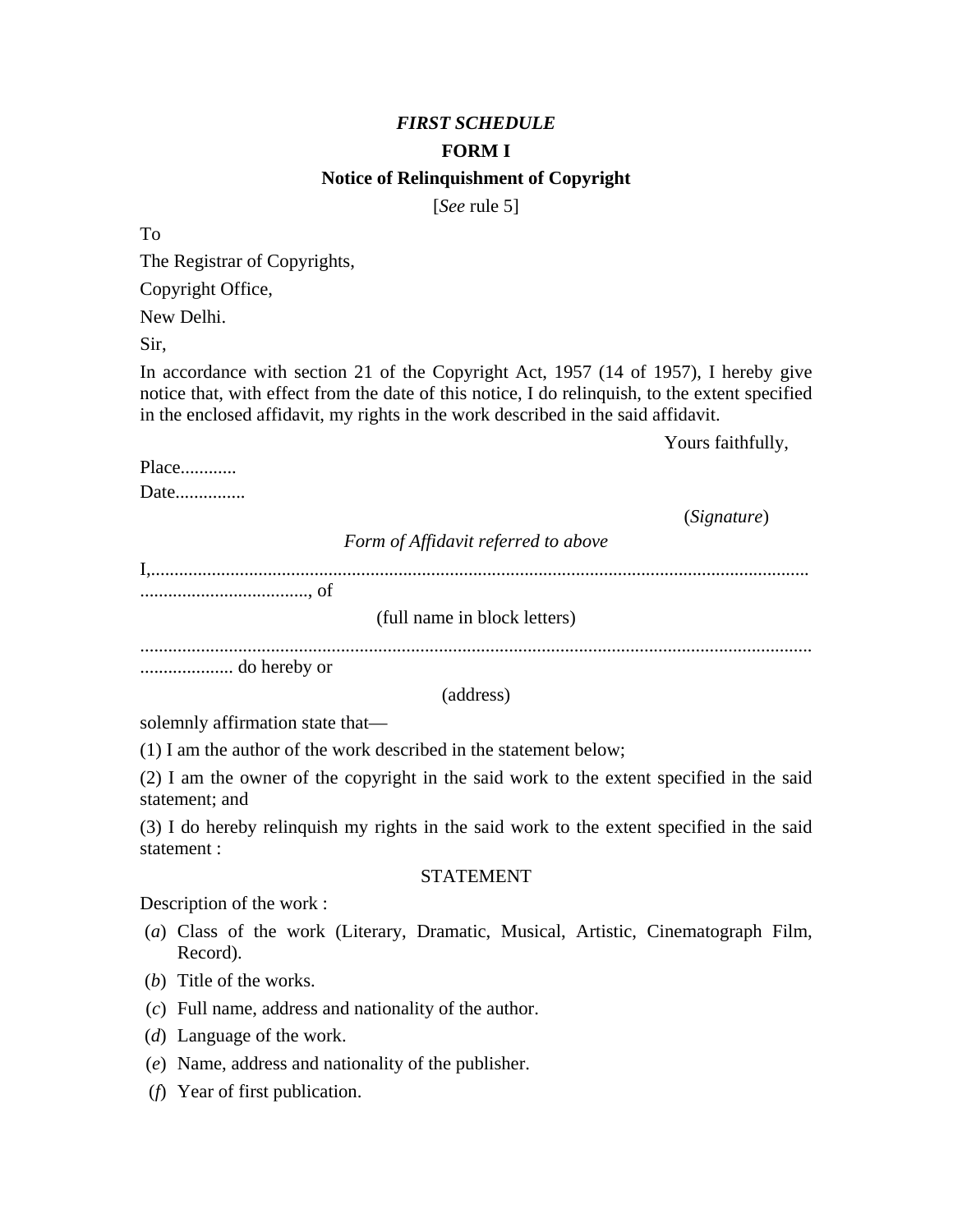(*g*) Country of first publication.

(*h*) If the copyright in the work is regstered under section 45, the Registration number.

2. Rights owned by the deponent on the date of the affidavit.

(If the rights are owned jointly with others, state names, addresses and nationalities of the joint owners.)

3. Extent to which rights are relinquished.

4. Reasons for reliquishment of the rights.

(The information given here will be kept strictly confidential).

5. Remarks, if any.

Place...............

Date................ (*Signature*)

*Solemnly affirmed before me by* ...........................................................................................................................................

who is known to me personally/

(name of deponent in block letters)

who is identified to me by............................................................................................................................................ ......../

(name of identifier in block letters)

who is known to me personally.

Place................

Date.................

 (*Signature and seal of the Magistrate*)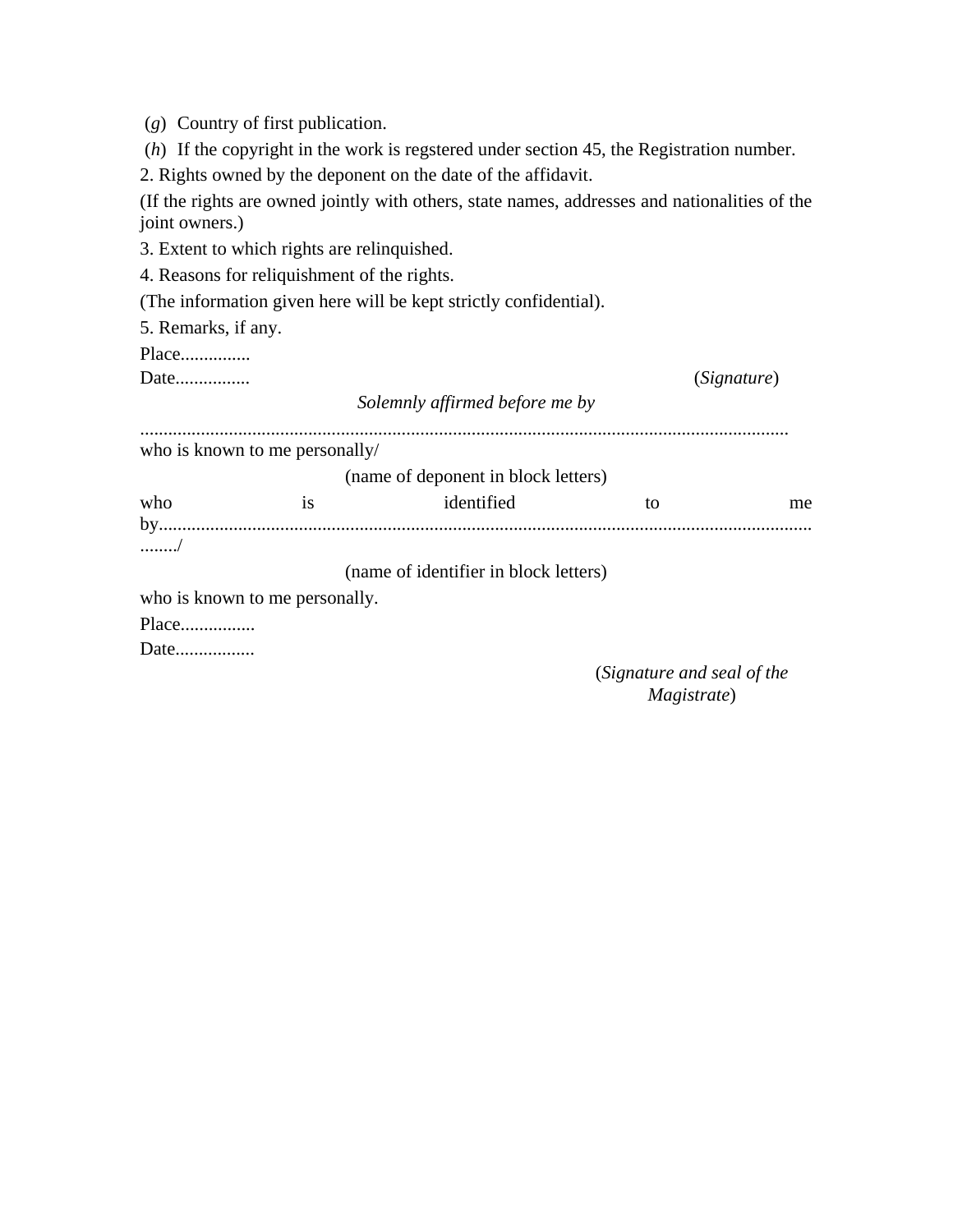## **FORM II Application for a licence for translation**

[*See* rule 6]

(To be submitted in triplicate)

To

The Registrar of Copyrights/Secretary,

Copyright Board,

Copyright Office,

New Delhi.

Sir,

In accordance with section 32 of the Copyright Act, 1957 (14 of 1957), I hereby apply to the Copyright Board for a licence to produce and publish a translation of the work in accordance with the particulars given in the enclosed statement.

2. I hereby undertake to abide strictly by the terms and conditions of the licence, if granted to me.

Yours faithfully,

Place........

Date..........

(*Signature*)

### STATEMENT

1. Full name of the applicant...............................................................................................

(in block letters)

2. Full address and nationality of the applicant.

3. Telegraphic address, if any.

4. Description of the work :

- (*a*) Class of the work (Literary, Dramatic, Musical, Artistic, Cinematograph Film, Record).
- (*b*) Title of the work.
- (*c*) Full name, address and nationality of the author and if the author is deceased, the date of his decease.
- (*d*) Language of the work.
- (*e*) Name, address and nationality of the publisher.
- (*f*) Year of first publication.
- (*g*) Country of first publication.
- (*h*) Price of a copy of the work.
- (*i*) If the copyright in the work is registered under section 45, the Registration number.
- 5. Language into which the work is proposed to be translated.
- 6. Full name, qualifications and address of the translator.
- 7. Qualification of the applicant to produce and publish the translation.
- 8. Number of copies of the translation proposed to be published.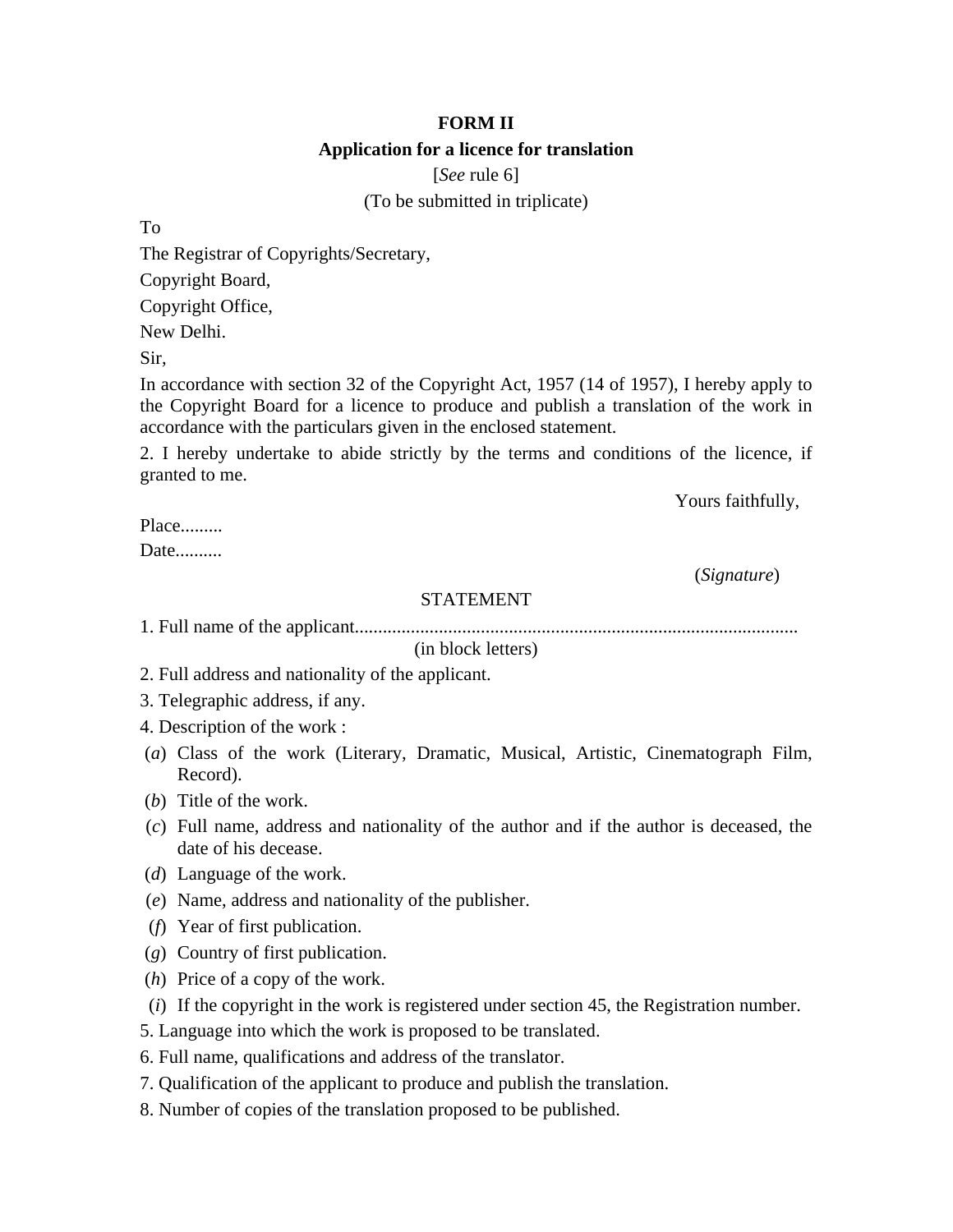9. Estimated cost of production and publication of the translation.

- 10. Proposed retail price per copy of the translation.
- 11. Rate of royalty, which the applicant considers reasonable, to be paid to the copyright owner.
- 12. Means of the applicant for payment of the royalty.

13. Whether the prescribed fee has been paid and, if so, particulars of payment (give Postal Order/Bank Draft/Treasury *challan* number).

- 14. (*a*) Full name, address and nationality of the person competent to issue a licence for translation.
	- (*b*) Whether the applicant was able to find the said person.
	- (*c*) Whether the applicant had requested and had been defined authorisation by the said person to produce and publish the translation.
	- (*d*) If the applicant was unable to find that owner, whether he had sent a copy of the request for authorisation to the publisher. If so, the date on which the copy was sent.
- 15. Whether the author of the work has withdrawn from circulation copies of the work.
- 16. (*a*) Whether a translation in the same language has been published before.
	- (*b*) Whether the earlier translation is out-of-print.
	- (*c*) Full name, address and nationality of the earlier translator and, if the said translator is deceased, the date of his decease.
	- (*d*) Title of the earlier translation.
	- (*e*) Full name, address and nationality of the publisher of the earlier translation.
	- (*f*) Year of publication.
	- (*g*) Price per copy of the earlier translation.
	- (*h*) If the earlier translation is registered under section 45, the Registration number.
	- (*i*) Rate and amount of royalty paid to the copyright owner in respect of the earlier translation, if known.
- 17. (*a*) Whether translation has been made into any language other than the language stated in 5 above.
	- (*b*) Full name, address and nationality of the translator and, if the said translator is deceased, the date of his decease.
	- (*c*) Title of the translation.
	- (*d*) Language of the translation.
	- (*e*) Full name, address and nationality of the publisher of the translation.
	- (*f*) Year of publication.
	- (*g*) Price per copy of the translation.
	- (*h*) If the translation is registered under section 45, the Registration number.
	- (*i*) Rate and amount of royalty paid to the copyright owner, if known.
- 18. Remarks, if any.
- 19. List of enclosures.

Place............

Date.............

(*Signature*)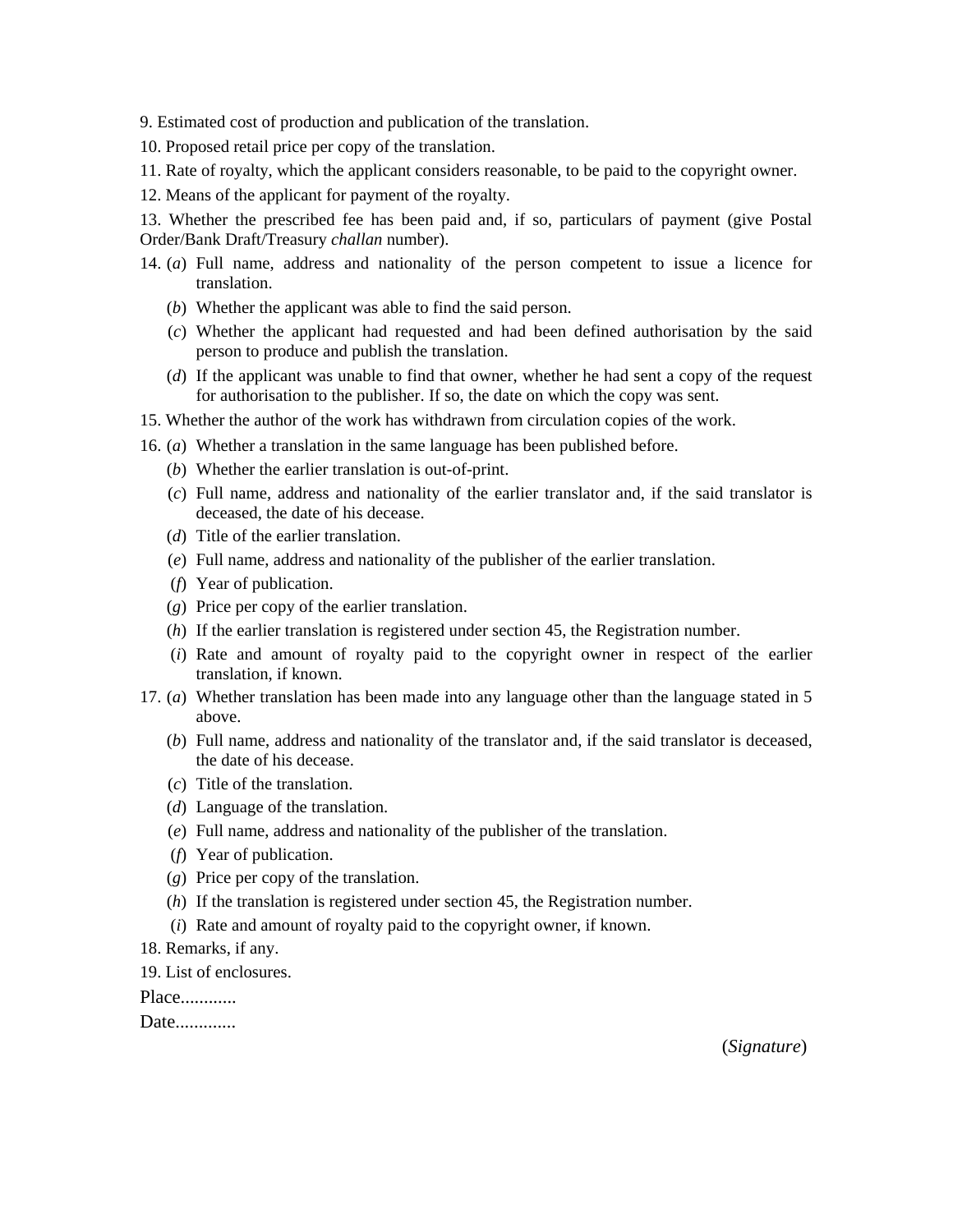### **FORM II-A**

### **Application for a licence for publication/translation/reproduction**

[*See* Rule 11A]

(To be submitted in triplicate)

To

The Registrar of Copyrights/Secretary, Copyright Board,

Copyright Office,

New Delhi.

Sir,

1. In accordance with section  $31/32/32A$  of the <sup>2</sup>[Copyright Act, 1957 (14 of 1957)], I hereby apply to the Copyright Board for a licence to publish an unpublished Indian work, or reproduce a published work or to translate a work in accordance with the particulars given in the enclosed Statement.

2. I hereby undertake to abide strictly by the terms and conditions of the licence, if granted to me.

3. I hereby verify that the particulars given in this form are true to the best of my knowledge, belief and information and nothing has been concealed therefrom.

Place...........

Date............

 Yours faithfully, (*Signature*)

### STATEMENT

1. Full name of the applicant............................................................................................

(In block letters)

- 2. Full address and nationality of the applicant.
- 3. Telegraphic address, if any.
- 4. Description of the work :
- (*a*) Class of the work (Literary, Dramatic, Musical, Artistic, Cinematograph Film, Record).
- (*b*) Title of the work.
- (*c*) Full name, address and nationality of the author and if the author is deceased, the date of his decease.
- (*d*) Language of the work.
- (*e*) Name, address and nationality of the publisher.
- (*f*) Year of first and last publication.
- (*g*) Country of first and last publication.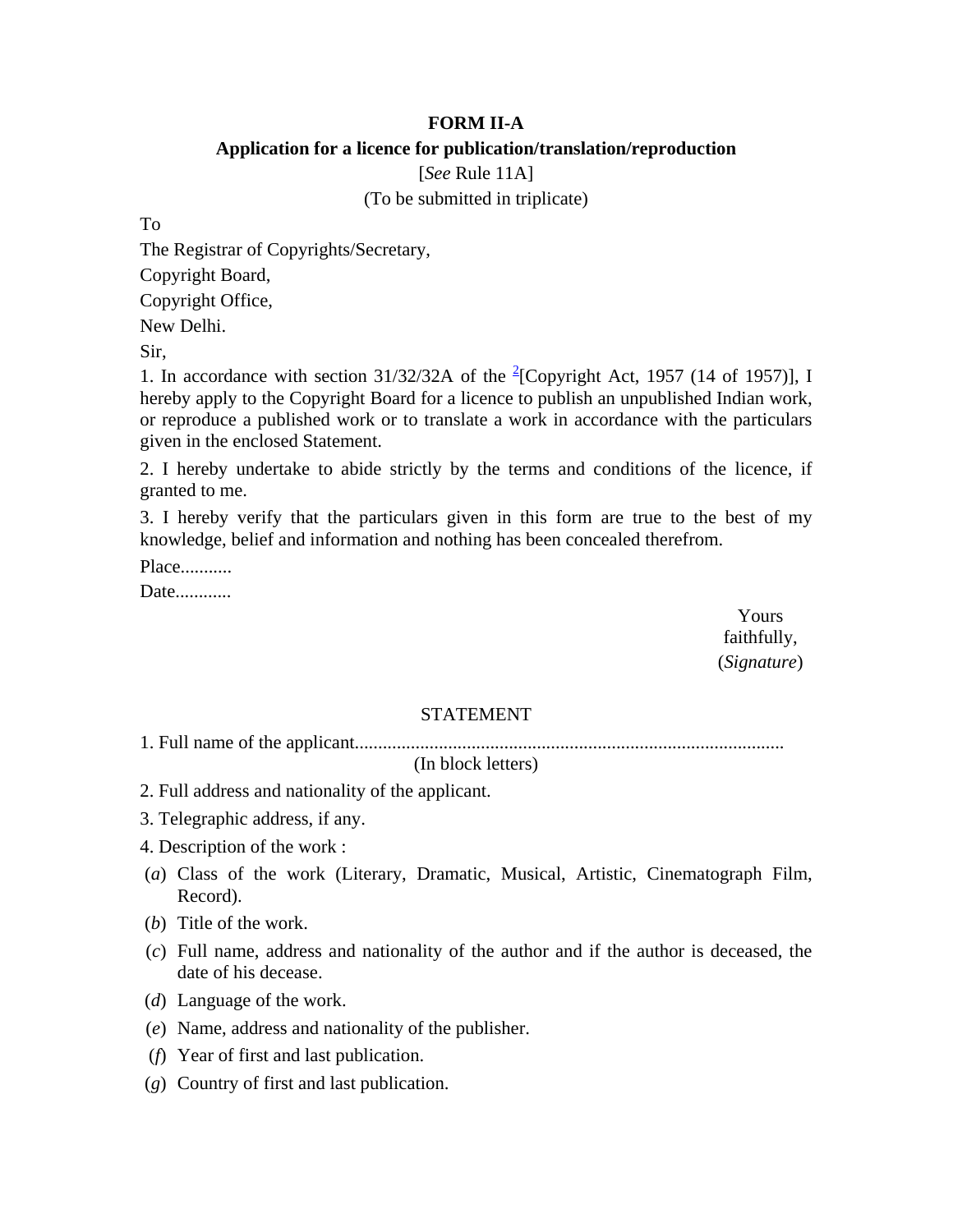(*h*) Price of a copy of the work.

- (*i*) If the copyright in the work is registered under section 45, the Registration Number.
- 5. If the licence is applied for translation, state :
- (*a*) Language into which the work is proposed to be translated.
- (*b*) Full name, qualifications and address of the translator.
- (*c*) Qualifications of the applicant to produce and publish the translation.

6. Indicate the purpose for which the licence is required.

7. Number of copies of work proposed to be published under the licence applied for.

- 8. Estimated cost of the work to be published.
- 9. Proposed retail price per copy of the work.

10. Rate of royalty, which the applicant considers reasonable, to be paid to the copyright owner.

11. Means of the applicant for payment of the royalty.

12. Whether the prescribed fee has been paid and, if so, particulars of payment (give Postal Order/Bank Draft/Treasury Challan number).

- 13. (*a*) Full name, address and nationality of the person competent to issue a licence.
	- (*b*) Whether the applicant after due diligence on his part was unable to find the owner.
	- (*c*) Whether the applicant has requested and had been denied authorisation by the said person to produce and publish the translation or reproduce the work or publish the unpublished work.
	- (*d*) If the applicant was unable to find the owner, whether he had sent a copy of the request by registered air mail post to the publisher whose name appears on the work. If so, the date on which the copy was sent.
- 14. Whether the author of the works has withdrawn from circulation copies of the work.
- 15. In case of application for translation furnish following additional information :—
	- (*a*) Whether a translation in the same language has been published before.
	- (*b*) Whether the earlier translation is out of print.
	- (*c*) Full name, address and nationality of the earlier translator and if the said translator is deceased, the date of his decease.
	- (*d*) Title of the earlier translation.
	- (*e*) Full name, address and nationality of the publisher of the earlier translation.
	- (*f*) Year of publication.
	- (*g*) Price per copy of the earlier translation.
	- (*h*) If the earlier translation is registered under section 45, the Registration Number.
	- (*i*) Rate and amount of royalty paid to the copyright owner in respect of the earlier translation, if known.
- 16. (*a*) Whether translation has been made into any language other than the language stated in 5 above.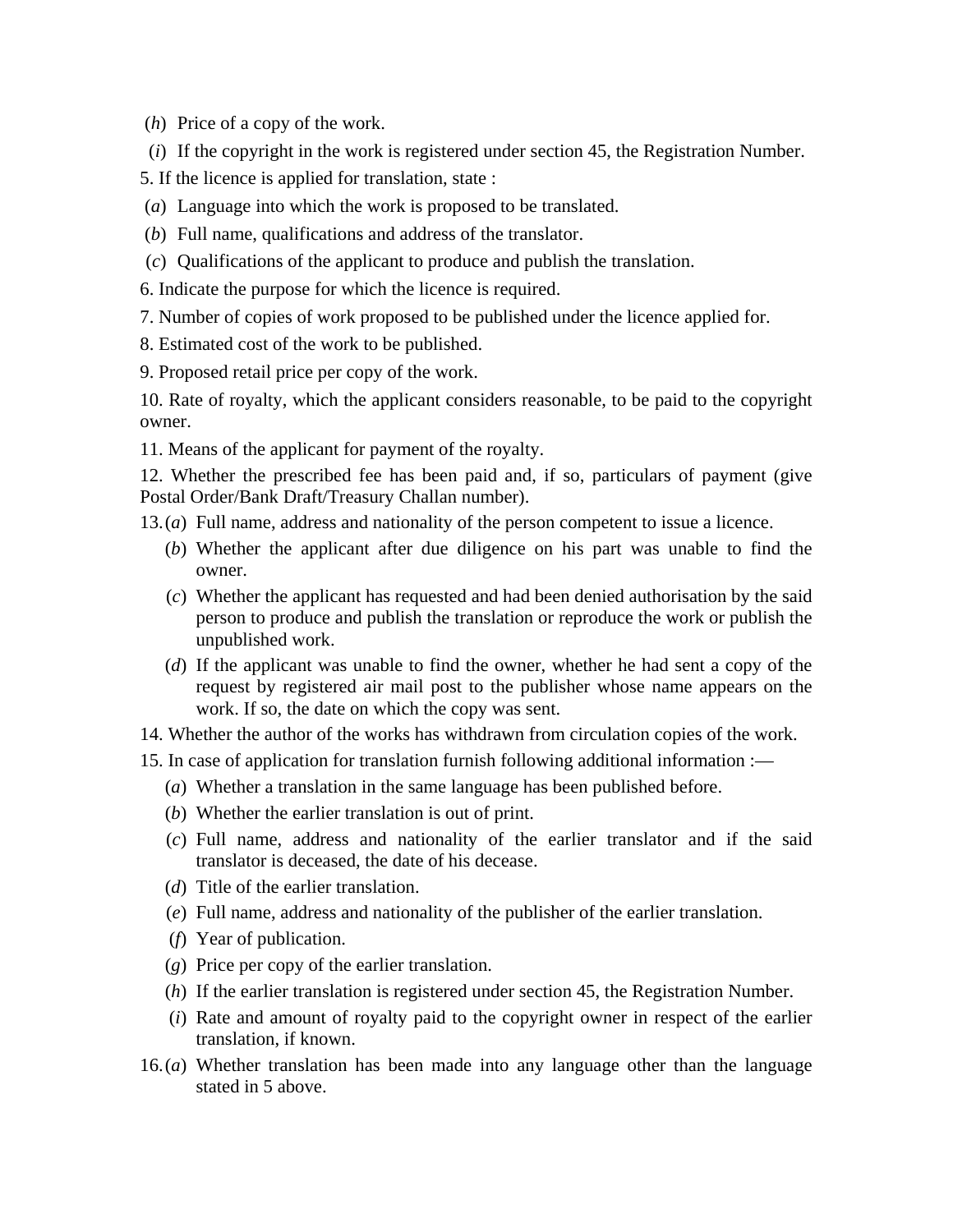- (*b*) Full name, address and nationality of the translator and if the said translator is deceased, the date of his decease.
- (*c*) Title of the translation.
- (*d*) Language of the translation.
- (*e*) Full name, address and nationality of the publisher of the translation.
- (*f*) Year of publication.
- (*g*) Price per copy of the translation.
- (*h*) If the translation is registered under section 45, the Registration Number.
- (*i*) Rate and amount of royalty paid to the copyright owner, if known.
- 17. Remarks, if any.

18. List of enclosures.

Place..............

Date................ (*Signature*)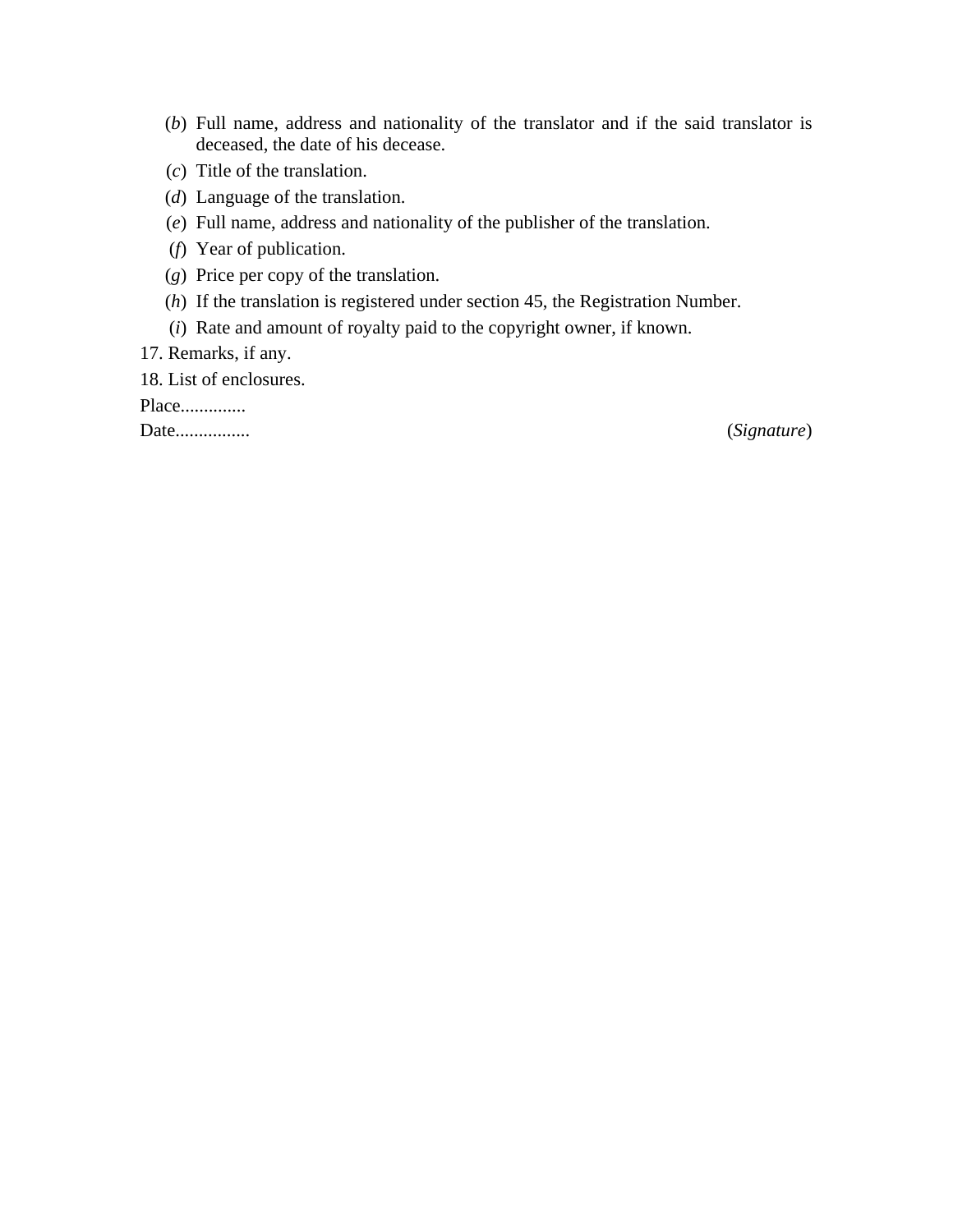## **FORM II-B**

[*See* rule 11G]

To

............................................ ............................................ ............................................

Sir,

 $2\pi$ [In accordance with first proviso to sub-section (1) or the first proviso to sub-section (2) of section 32B of the Copyright Act, 1957 (14 of 1957)], I hereby give notice, that copies of translation/reproduction of the work given below (mention language) have been published by me/under my authorization.

Place............ Date............. Yours

faithfully, (*Signature*)

### STATEMENT

- 1. Title of the work.
- 2. Name and address of the owner of copyright.
- 3. Year and country of first publication and name, address and nationality of the publisher.
- 4. Name and address of the author who has translated the work.
- 5. Name and address of the publisher and year in which the translation has been published in India.
- 6. Name and address of the publisher and year in which the reproduction of the work has been published in India.
- 7. Retail price of the published work.

## **FORM II-C**

## [*See* rules 12 and 13]

## **Application form for permission to carry on copyright business and for registration as a copyright society\***

- 1. Names and addresses of the persons forming the association of persons (in capital letters) (hereinafter referred to as "applicant")
- 2. The profession or occupation of such persons
- 3. Details of works in which copyright or other rights of such individuals subsist
- 4. The class or category of works or the rights in respect of which the applicant proposes to carry on the copyright business.
- 5. The territory or territories to which the business shall extend
- 6. The name in which the applicant desires registration as copyright society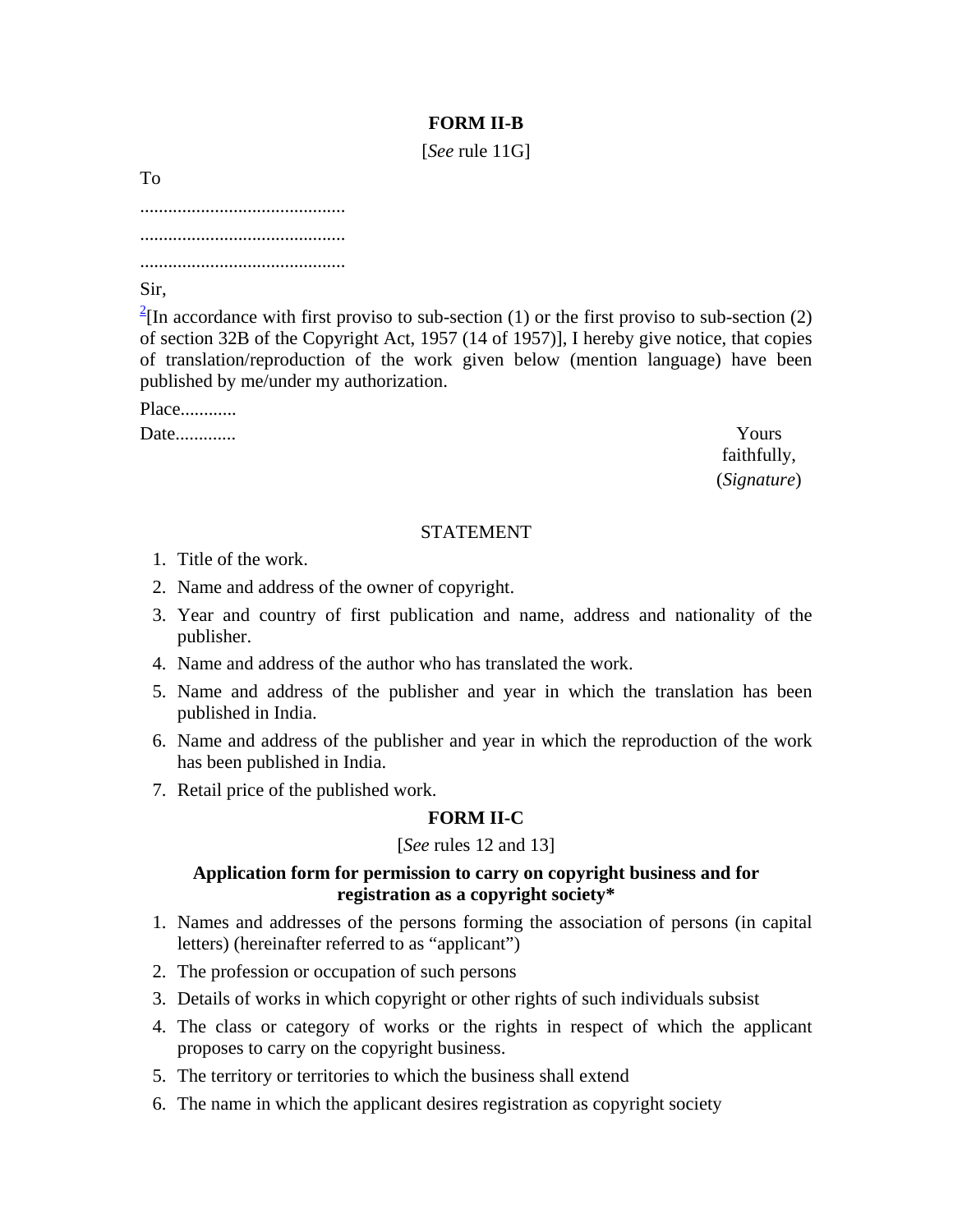- 7. The names and addresses of individuals comprising the governing body (by whatever name called) of the applicant in whom the ultimate management, control and direction of the applicant is vested
- 8. Address of the registered or administrative office of the applicant at which its records will be maintained and kept and the designation of the chief executive officer of the applicant with address on whom communications may be served.
- 9. Financial position of the applicant on the date of making the application *i.e.,* last audited balance sheet and income and expenditure account/bank balance.
- 10. Signature along with the name of the members of the governing body
- 11. Name and signature of the chief executive

*Place..........................* 

*Date.............................*

\*In the case of a performing rights society functioning as such immediately before the commencement of the Copyright (Amendment) Act, 1994, the application shall be accompanied by any documentary proof in support of its claim of functioning as a performing right society.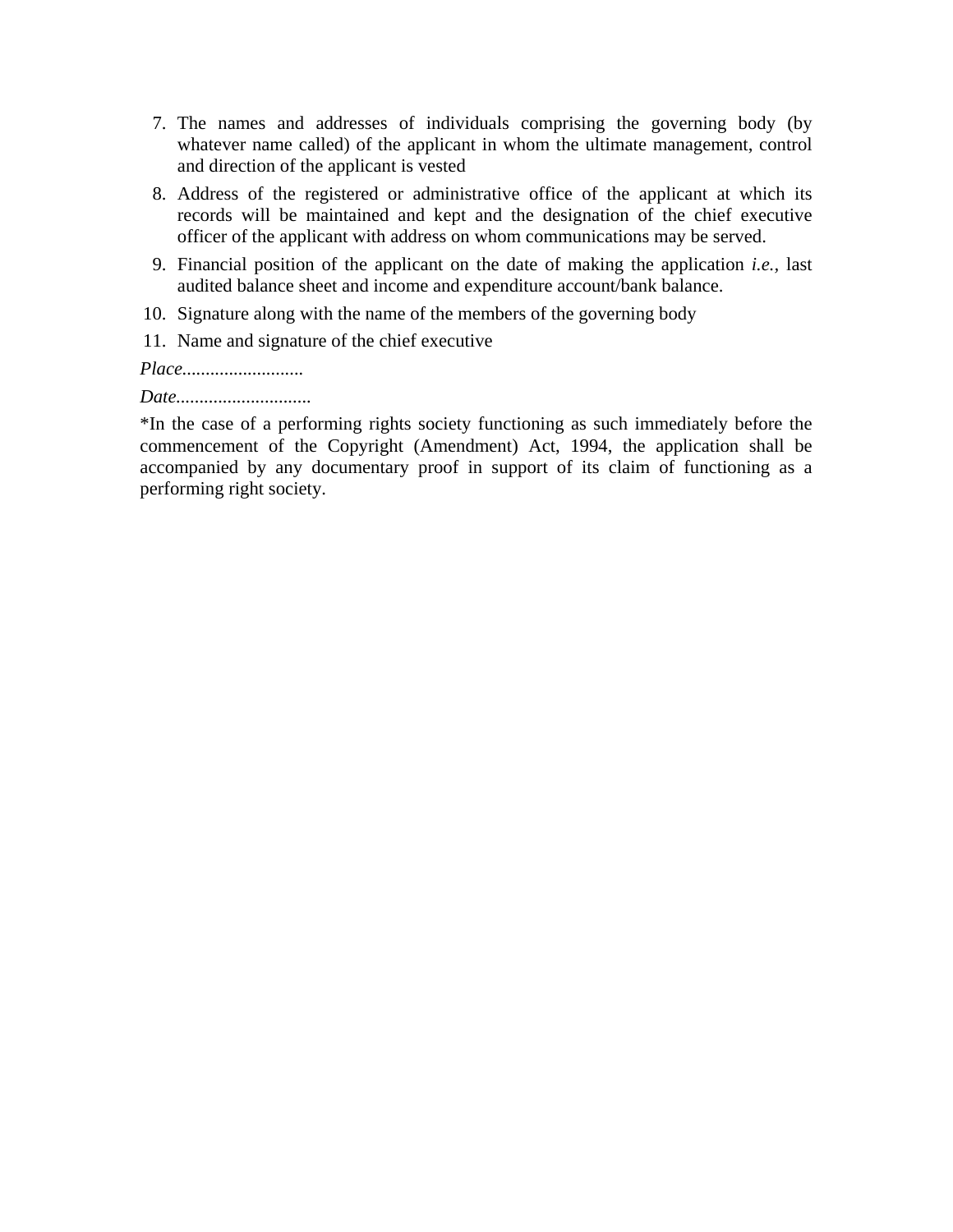### **FORM II-D**

#### [*See* rule 14B]

#### **Certificate of registration under section 33(3) of the Copyright Act, 1957**

It is certified that..............(name of the society and address) has been registered by the Central Government, *vide* Registration No.............as a copyright society under subsection (3) of section 33 of the Copyright Act, 1957 (14 of 1957) and permitted to commence and carry on the copyright business in..........................(here indicate the name of the particular class of works).

The registration and the permission hereby granted are subject to the following conditions and liable to be cancelled on non-compliance with, or contravention of, any of them, namely :—

- (*i*) that the particulars furnished in the application are true and correct and not misleading in any manner; and
- (*ii*) that the copyright society shall duly comply with all the obligations imposed on it by or under the Copyright Act, 1957 (14 of 1957) and the Copyright Rules, 1958.

*New Delhi* 

*Date................. (Seal) Registrar of* 

*Copyrights*

### **FORM III**

### **Form of Register of Copyrights**

[*See* rule 15]

- 1. Registration number.
- 2. Name, address and nationality of the applicant.
- 3. Nature of the applicant's interest in the copyright of the work.
- 4. Class and description of the work.
- 5. Title of the work.
- 6. Language of the work.
- 7. Name, address and nationality of the author and, if the author is deceased, the date of his decease.
- 8. Whether work is published or unpublished.
- 9. Year and country of first publication and name, address and nationality of the publisher.
- 10. Years and countries of subsequent publications, if any, and names, addresses and nationalities of the publishers.
- 11. Names, addresses and nationalities of the owners of the various rights comprising the copyright in the work and the extent of rights held by each, together with particulars of assignments and licences, if any.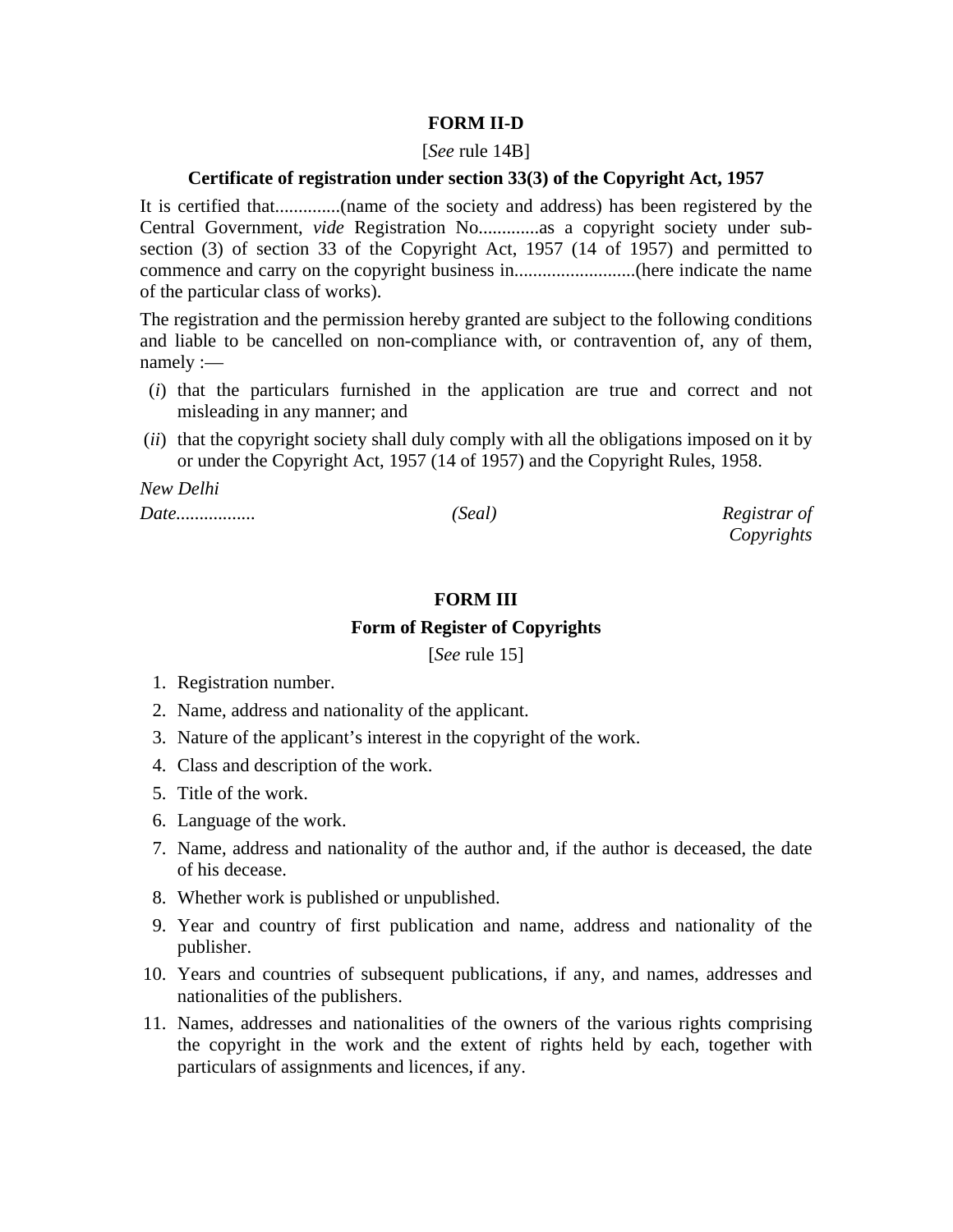- 12. Names, addresses and nationalities of other persons, if any, authorised to assign or license the rights comprising the copyright.
- 13. If the work is an artistic work the location of the original work, including name, address and nationality of the person in possession of it (in the case of an architectural work, the year of completion of the work should also be shown.)
- 14. Remarks, if any.

#### **FORM IV**

### **Application for Registration of Copyright**

[*See* rule 16]

To

The Registrar of Copyrights,

Copyright Office

New Delhi.

Sir,

In accordance with section 45 of the Copyright Act, 1957 (14 of 1957), I hereby apply for registration of copyright and request that entries may be made in the Register of Copyrights as in the enclosed statement of particulars sent herewith in triplicate.

I also send herewith duly completed the statement of further particulars relating to the work.

2. In accordance with rule 16 of the Copyright Rules, 1958, I have sent by pre-paid registered post copies of this letter and of the enclosed statement(s) to the other parties concerned, as shown below :

| Names and addresses of the parties | Date of despatch |
|------------------------------------|------------------|
|                                    |                  |

3. The prescribed fee has been paid, as per details below :

.............................................................................................................................................................

4. Communications on this subject may be addressed to :

.............................................................................................................................................................

5. I hereby declare that to the best of my knowledge and belief, no person, other than to whom a notice has been sent as per paragraph 2 above has any claim or interest or dispute to my copyright of this work or to its use by me.]

6. I hereby verify that the particulars given in this Form and the Statement of Particulars and Statement of further Particulars are true to the best of my knowledge, belief and information and nothing has been concealed therefrom.]

5. List of enclosures.

.................................

.................................

Date.................. (*Signature*)

Place................. Yours faithfully,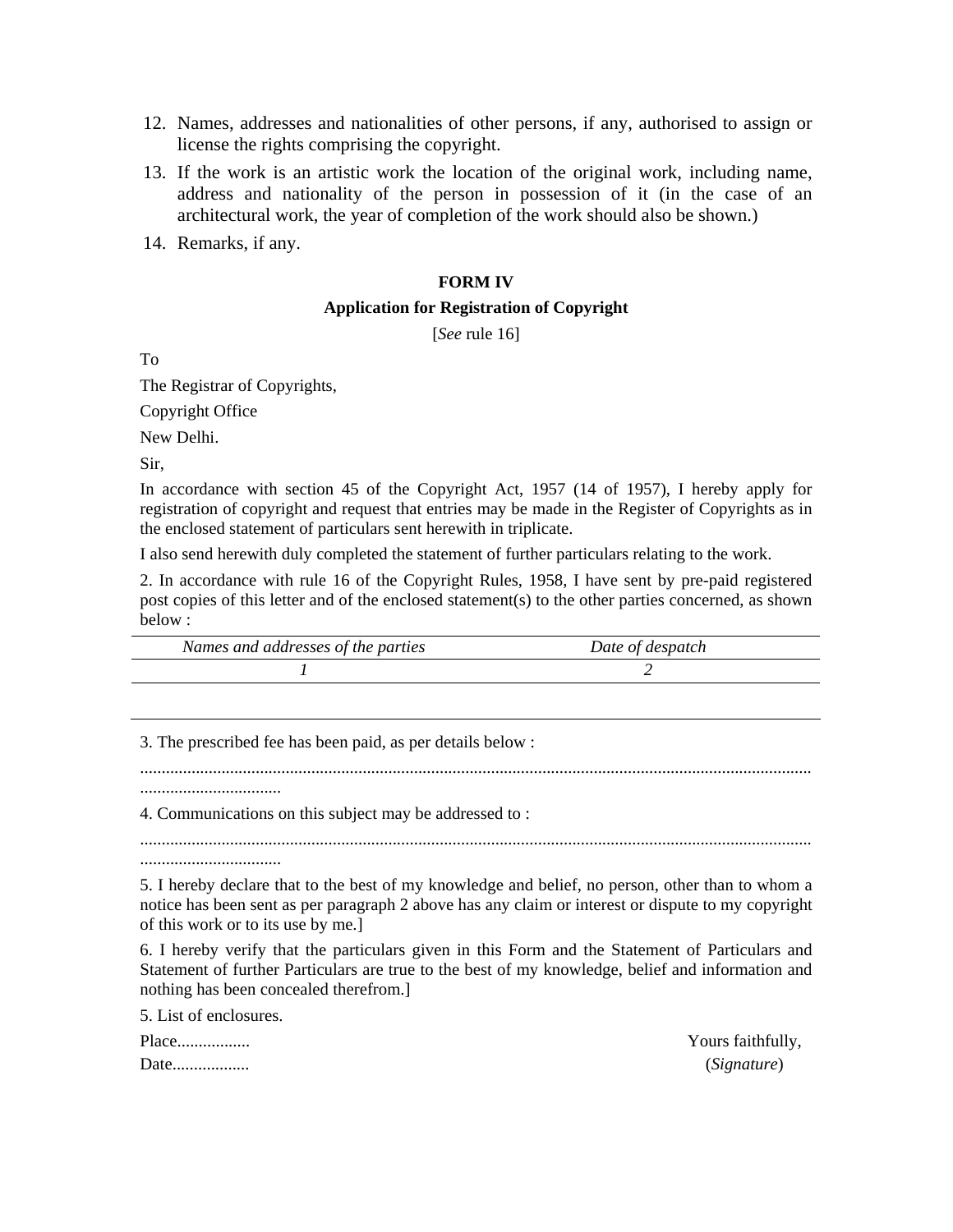### **STATEMENT OF PARTICULARS**

(To be sent in triplicate)

- 1. Registration number (To be filled in the Copyright Office)
- 2. Name, address and nationality of the applicant
- 3. Nature of the applicant's interest in the copyright of the work
- 4. Class and description of the work
- 5. Title of the work
- 6. Language of the work
- 7. Name, address and nationality of the author and, if the author is deceased, the date of his decease
- 8. Whether work is published or unpublished
- 9. Year and country of first publication and name, address and nationality of the publishers.
- 10. Years and countries of subsequent publications, if any, and names, addresses and nationalities of the publisher.
- 11. Names, address and nationalities of the owners of the various rights comprising the copyright in the work and the extent of rights held by each, together with particulars of assignment and licences, if any.
- 12. Names, addresses and nationalities of their persons, if any, authorized to assign or license the rights comprising the copyright.
- 13. If the work is an "artistic work", the location of the original work, including name, address and nationality of the person in possession of the work. (In the case of an architectural work, the year of completion of the work should also be shown).
- $\frac{1}{2}$ [13-A. If the work is an 'artistic work' which is used or is capable of being used in relation to any goods, the application shall include a certificate from the Registrar of Trade Marks in terms of the proviso to sub-section (1) of section 45 of the Copyright Act, 1957.]

14. Remarks, if any.

Place............

Date............ (*Signature*)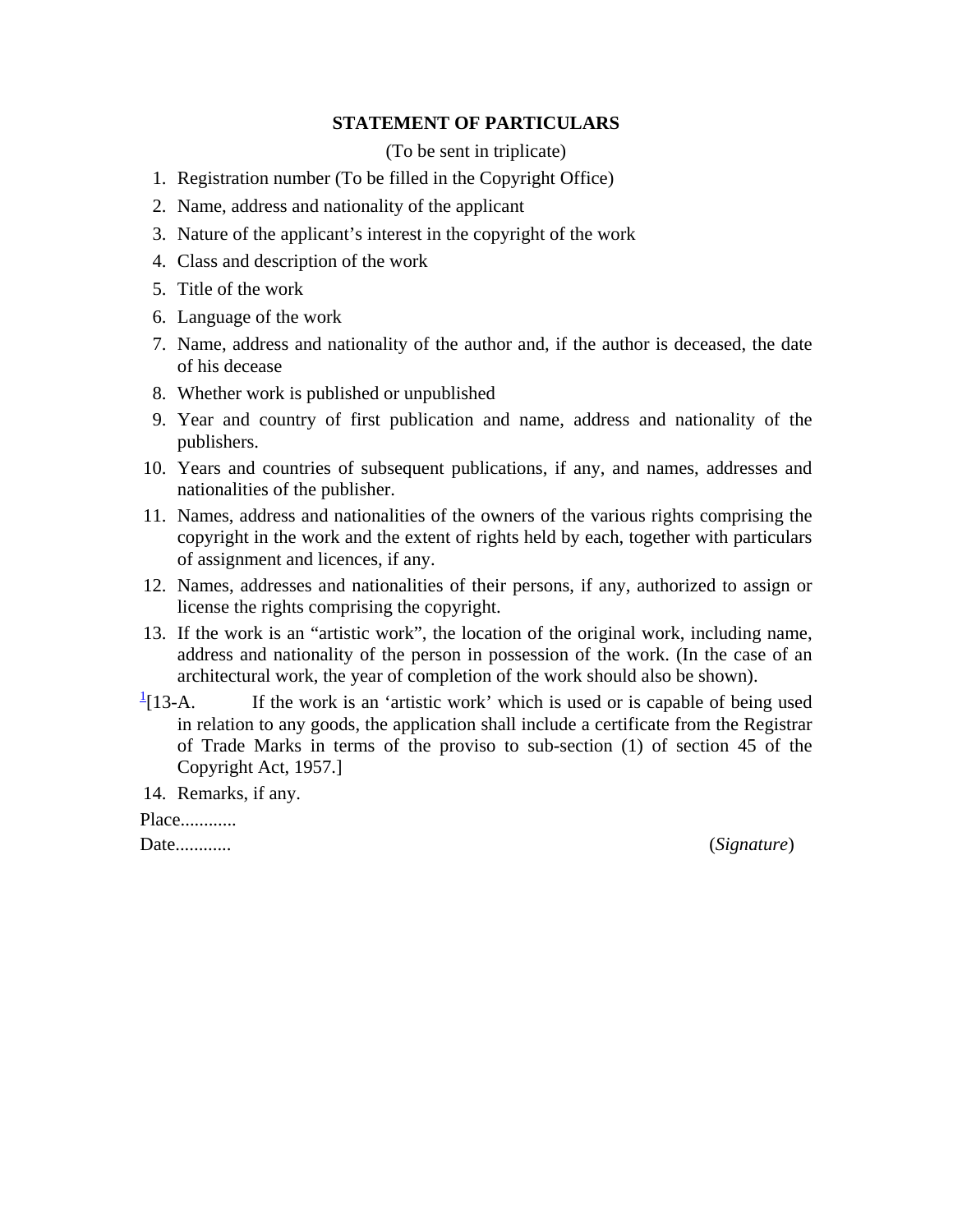### **STATEMENT OF FURTHER PARTICULARS**

(*For Literary, Dramatic, Musical and Artistic Works only*)

(To be sent in triplicate)

1. Is the work to be registered—

(*a*) an original work ?

(*b*) a translation of a work in the public domain ?

(*c*) a translation of a work in which copyright subsists ?

(*d*) an adaptation of a work in the public domain ?

(*e*) an adaptation of a work in which copyright subsists ?

2. If the work is a translation or adaptation of a work in which copyright subsists :

- (*a*) Title of the original work.
- (*b*) Language of the original work.
- (*c*) Name, address and nationality of the author of the original work and, if the author is deceased, the date of his decease.
- (*d*) Name, address and nationality of the publisher, if any, of the original work.
- (*e*) Particulars of the authorization for a translation or adaptation including the name, address and nationality of the party authorising.

3. Remarks, if any.

Place...............

Date............... (*Signature*)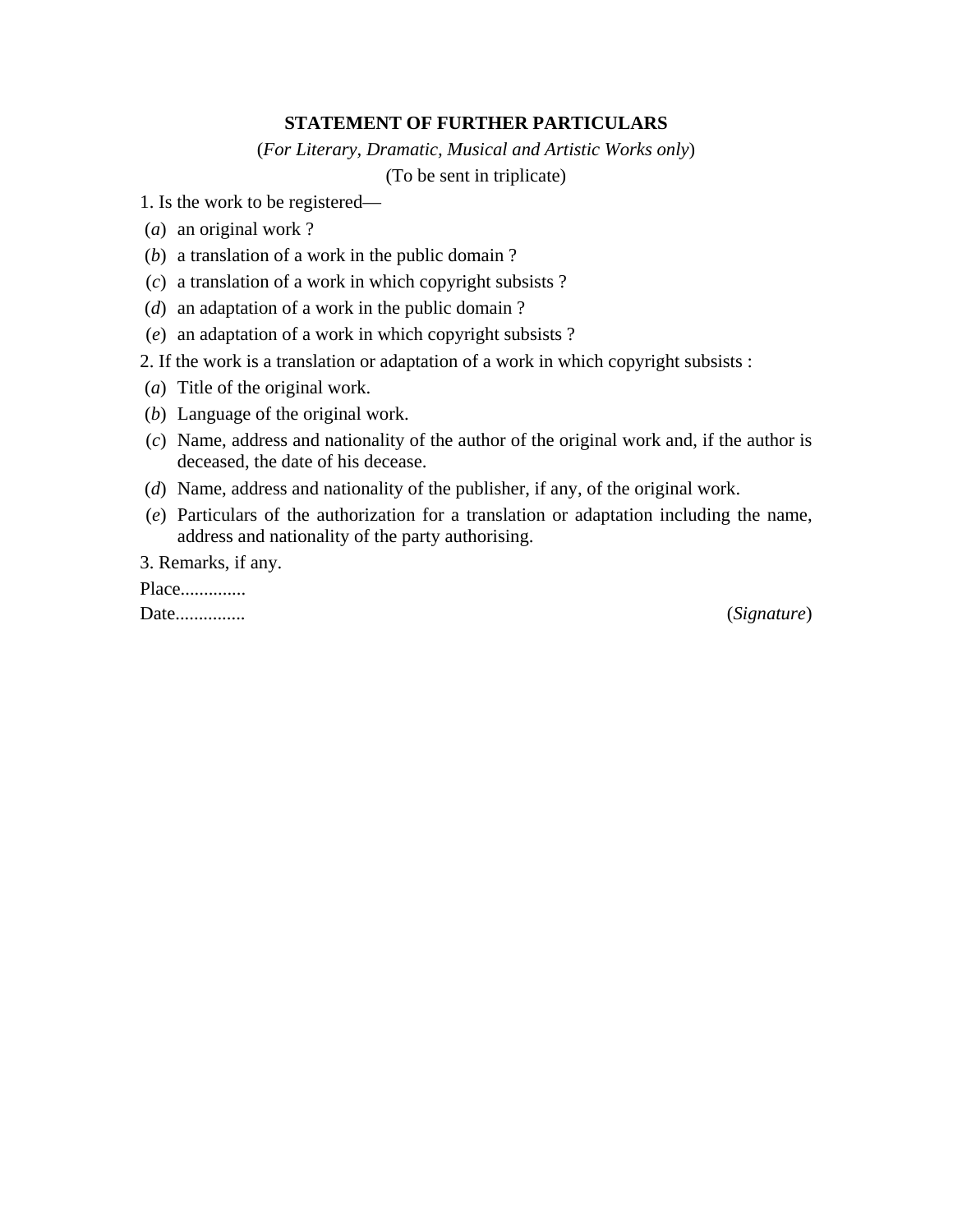### **FORM V**

### **Application for registration of changes in the particulars of copyright entered in the Register of Copyrights**

[*See* rule 16]

To

The Registrar of Copyrights,

Copyright Office,

New Delhi.

Sir,

In accordance with rule 16 of the Copyright Rules, 1958, I hereby apply for registration of changes in the particulars of copyright entered in the Register of Copyrights and request that changes in the existing entries may be made as specified in the enclosed statement of particulars.

2. I have sent by registered post copies of this letter and of the statement of particulars to the other parties concerned as shown below :

| Names and addresses of parties | Date of despatch |  |
|--------------------------------|------------------|--|
|                                |                  |  |

3. The prescribed fee has been paid, as per details below :

................................................................................................................................................

..............................................

4. Commissioner on subject may be addressed to :

................................................................................................................................................ ..............................................

5. I hereby declare that, to the best of my knowledge and belief, no person other than to whom a notice has been sent as per paragraph 2, has any claim, interest or dispute to my copyright of this work, or to its use by me.]

6. I hereby verify that the particulars given in this Form and the Statement of particulars are true to the best of my knowledge, belief and information and nothing has been concealed therefrom.]

> *Yours faithfully*  Place..................... *(Signature)*

| Place |  |
|-------|--|
| Date  |  |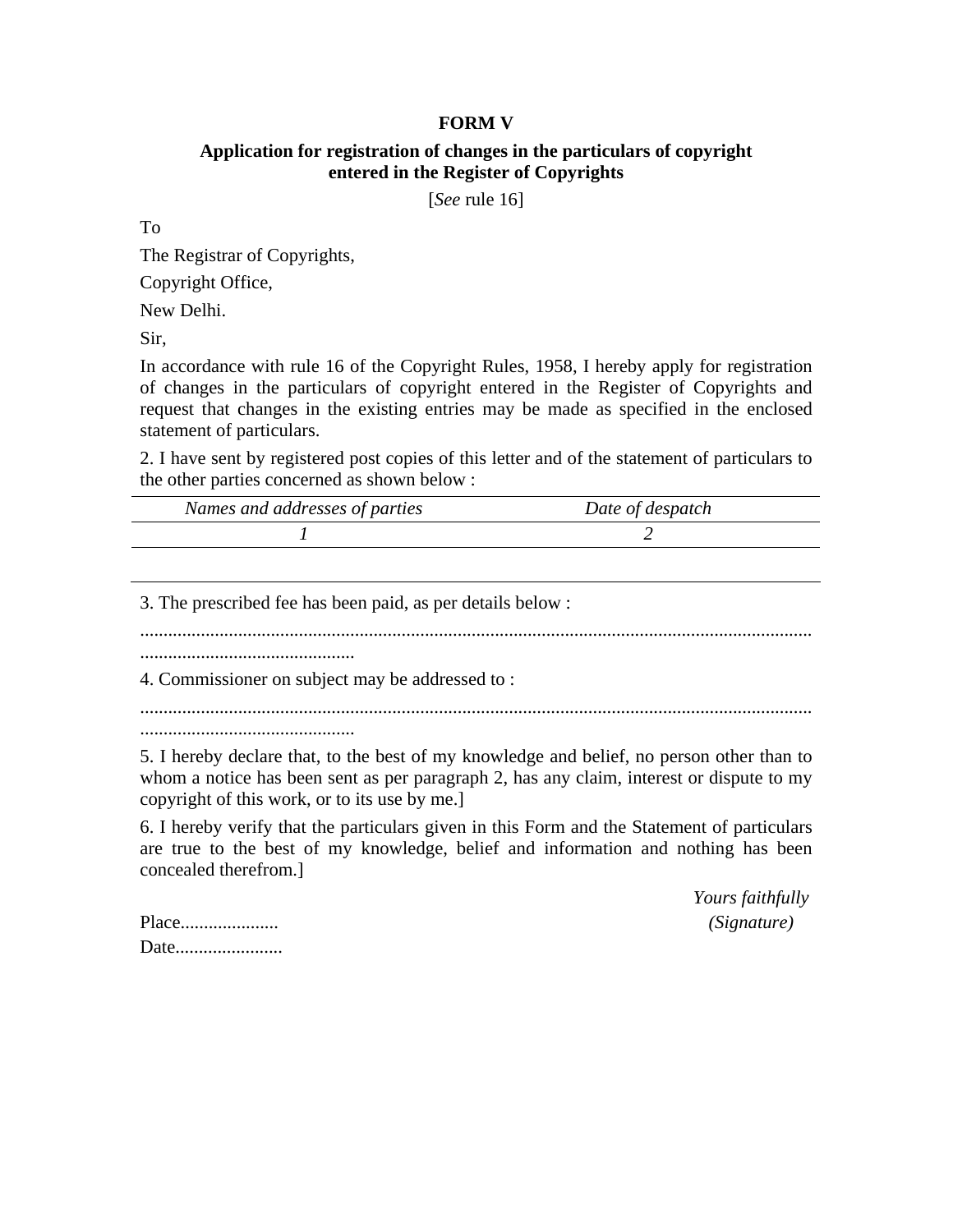## **STATEMENT OF PARTICULARS**

1. Registration number in the Register of Copyrights.

2. Changes sought in the particulars of copyright as entered in the Register of Copyrights.

| Reference to           | Existing entry in the | Proposed entry in     | Reasons for <i>the</i> |
|------------------------|-----------------------|-----------------------|------------------------|
| column number of       | Register of           | place of the existing | changes proposed       |
| the <i>Register of</i> | Copyrights            | entry in the Register |                        |
| Copyrights             |                       | of Copyrights         |                        |
|                        |                       |                       |                        |

Note.— Where the changes proposed are consequent on assignment or licences of copyright, attested copies of the deeds of assignments or licences should be enclosed.

3. List of enclosures.

Place...................... Date....................... (*Signature*)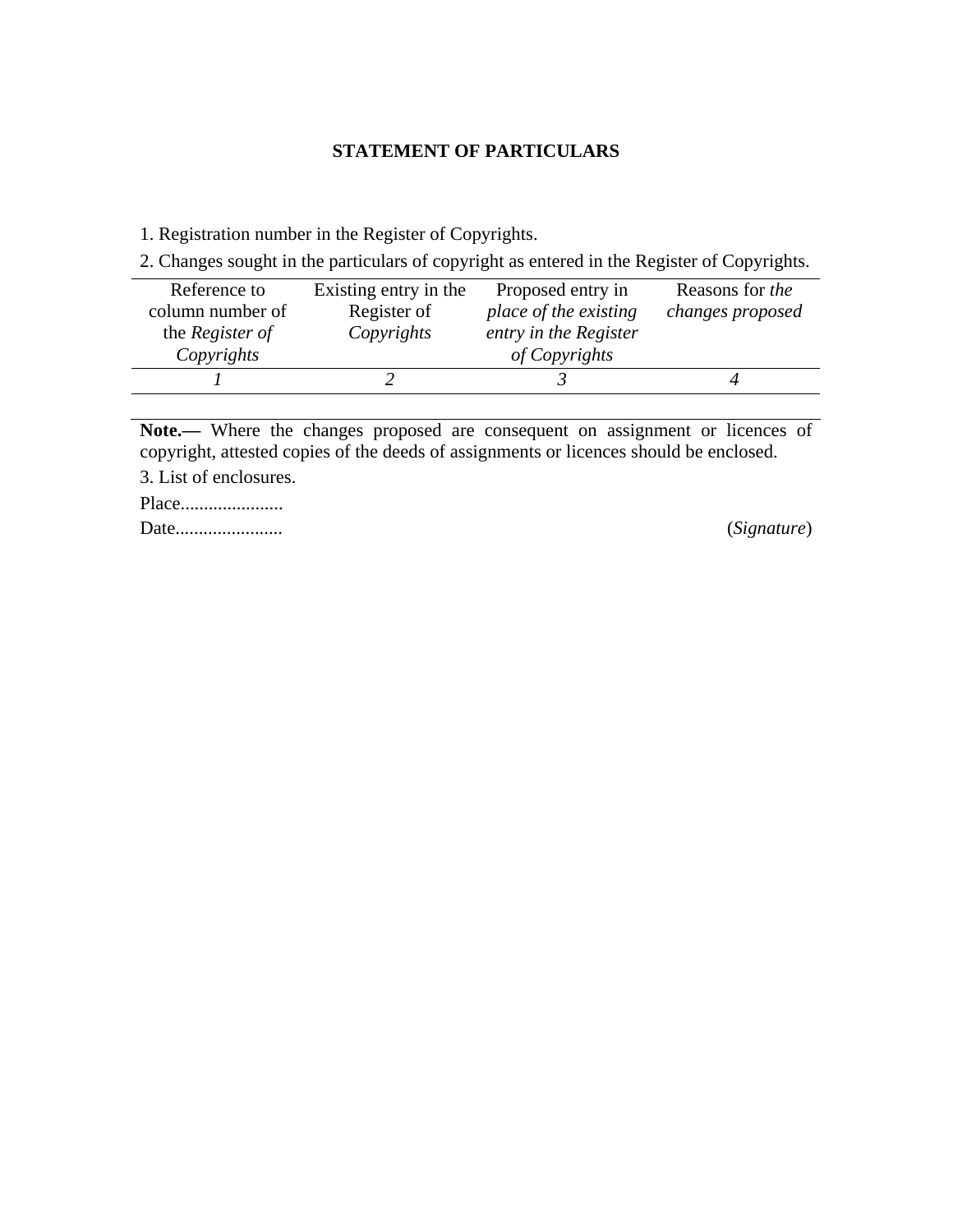## **FORM VI Application under section 23 of the Act**

[*See* rule 22]

To The Registrar of Copyrights, Copyright Office, New Delhi. Sir, In accordance with section 53 of the Copyright Act, 1957 (14 of 1957), I hereby state that— I am the owner of the copyright **\_\_\_\_\_\_\_\_\_\_\_\_\_\_\_\_\_\_\_\_\_\_\_\_\_\_\_\_\_\_\_\_\_\_\_\_\_\_\_\_\_\_\_\_\_\_\_\_\_\_\_\_\_\_\_\_\_\_\_** ............................ who is the owner of copyright in the I am the duly authorised agent of (full name) work specified in the enclosed affidavit and I hereby apply for an order that the copies of the said work as specified in the said affidavit shall not be imported into India. 2. I am also enclosing a copy of the work the copyright in which is being infringed. 3. I produce herewith the following additional evidence in proof of infringement of copyright by the works in respect of which the order is sought— (Give particulars) 4. The prescribed fee has been paid as per details below :— (Give particulars) 5. Communications on this subject may be addressed to— Place................. Yours faithfully, Date.................. (*Signature*) *Form of Affidavit*  I,............................................................................................................................................. ...................., of (full name in block letters) ................................................................................................................................................ do hereby (full address) on solemn affirmation state that— (1) the particulars in the statement below are true to the best of my knowledge and belief; (2) the works which are being imported in accordance with the particulars in the said statement are infringing copies of the work described in the said statement; and (3) I am interested in the prevention of importation of the said infringing copies for the following reasons : (State reasons)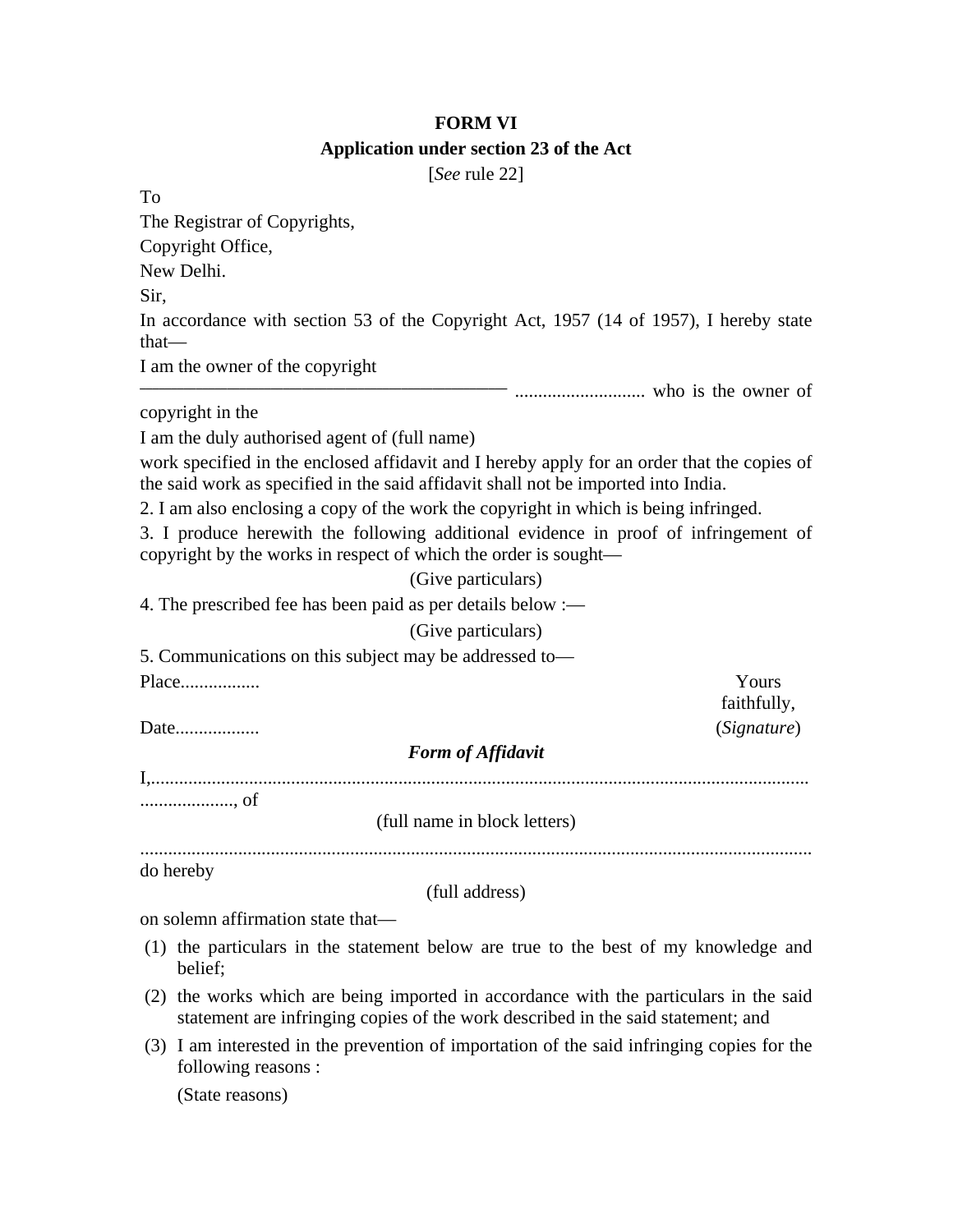(4) the infringing copies are not being imported for the private and domestic use of the importer.

### **STATEMENT**

- A. Particulars of the Work and Rights held :
	- 1. Full name, address and nationality of the applicant.
	- 2. Telegraphic address of the applicant.
	- 3. If the applicant is not the owner of the copyright, full name, address and nationality of the owner of the copyright.
	- 4. Description of the work :
		- (*a*) Class of the work (Literary, Dramatic, Musical, Artistic, Cinematograph Film, Record).
		- (*b*) Title of the work.
		- (*c*) Full name, address and nationality of the author and, if the author is deceased, the date of his decease.
		- (*d*) Language of the work.
		- (*e*) Name and address of the publisher.
		- (*f*) Year of first publication.
		- (*g*) Country of first publication.
		- (*h*) If the copyright in the work is registered under section 45, the registration number.

B. Details of import of infringing copies :

- 1. Country of origin of the infringing copies.
- 2. Name, address and nationality of the importer in India.
- 3. Name, address and nationality of the maker of the infringing copies.
- 4. Expected time and place of import of the infringing copies into India.
- 5. In case a consignment of the infringing copies is detected and detained, will the applicant be prepared to go himself or depute an authorised agent to identify the said copies to the satisfaction of the Registrar of Copyrights ?

C. Any other relevant information not covered above.

| Place                                    | (Signature)                          |
|------------------------------------------|--------------------------------------|
| Date                                     |                                      |
|                                          |                                      |
| (full name of deponent in block letters) |                                      |
|                                          |                                      |
|                                          | (name of identifier inblock letters) |
| who is known to me personally.           |                                      |
| Place                                    |                                      |
| Date                                     | (Signature and seal of the           |
|                                          | <i>Magistrate</i> )                  |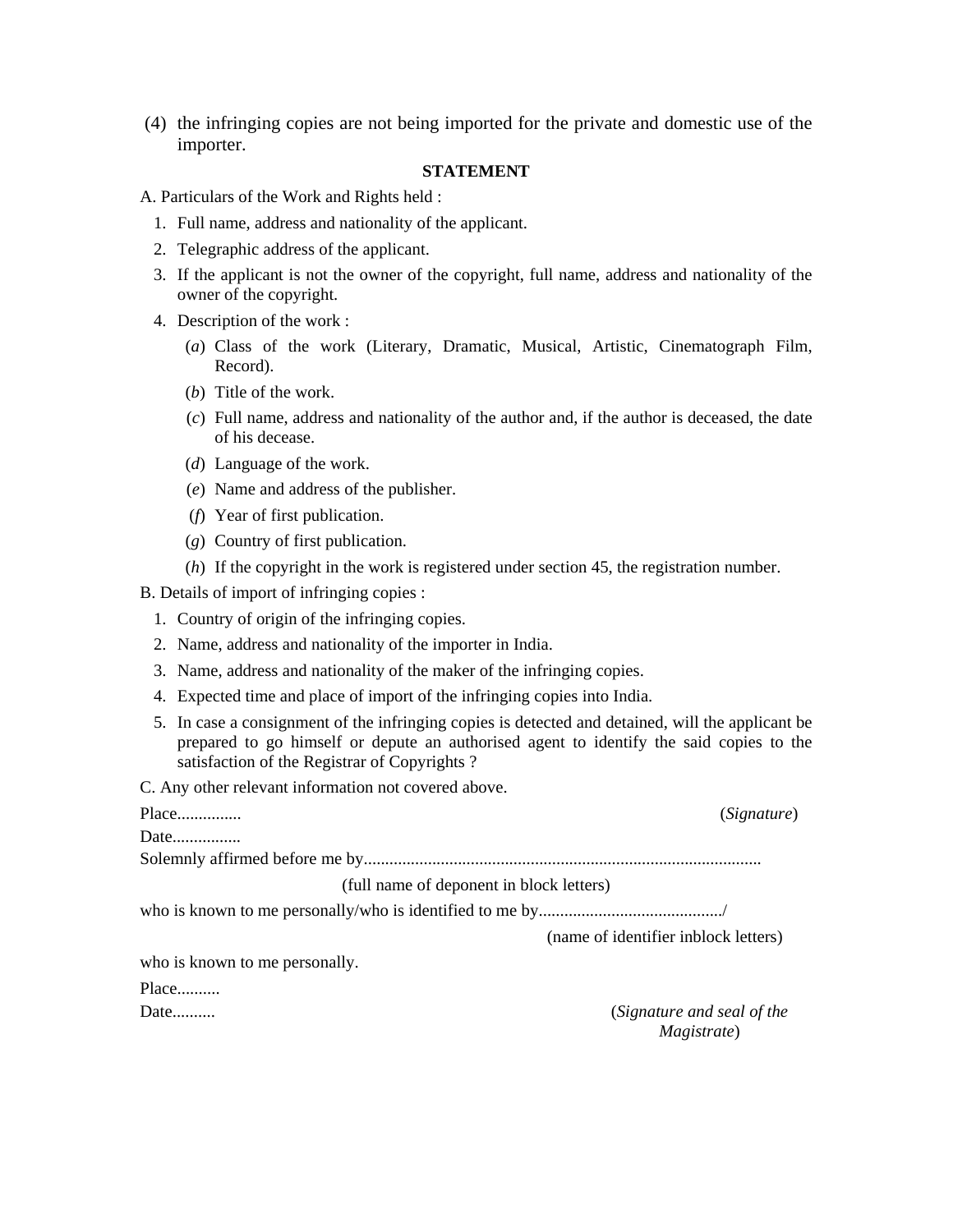## *SECOND SCHEDULE*

# [*See* rule 26]

| Sl.        | <i>Item</i>                                                                                                                                                                | Fee                 |     |
|------------|----------------------------------------------------------------------------------------------------------------------------------------------------------------------------|---------------------|-----|
| No.<br>(I) | (2)                                                                                                                                                                        | (3)                 |     |
| 1.         | For a licence to republish a literary, dramatic, musical or artistic<br>work (sections 31, 31A and 32A)                                                                    | Rs. 400 per<br>work |     |
| 2.         | For a licence to republish a cinematograph film (section 31)                                                                                                               | Rs. 600 per<br>work |     |
| 3.         | For a licence to republish a sound recording (section 31)                                                                                                                  | Rs. 400 per<br>work |     |
| 4.         | For a licence to perform an Indian work in public or to<br>communicate the work to the public by broadcast (section 31)                                                    | Rs. 200 per<br>work |     |
| 5.         | For an application for a licence to produce and publish a<br>translation of a literary or dramatic work in any language<br>(sections 32 and 32A)                           | Rs. 200 per<br>work |     |
| 6.         | For an application for registration of copyright in $a$ —                                                                                                                  |                     |     |
|            | (a) literary, dramatic, musical or artistic work                                                                                                                           | Rs. 50<br>work      | per |
|            | $(b)$ provided that in respect of a literary or artistic work which is<br>used or is capable of being used in relation to any goods (section<br>45)                        | Rs. 400 per<br>work |     |
| 7.         | For an application for change in particulars of copyright entered<br>in the Register of Copyrights in respect of $a$ —                                                     |                     |     |
|            | (a) literary, dramatic, musical or artistic work                                                                                                                           | Rs. 50<br>work      | per |
|            | $(b)$ provided that in respect of a litrary, or artistic work which is<br>used or is capable of being used in relation to any goods<br>$\left( \text{section } 45 \right)$ | Rs. 200 per<br>work |     |
| 8.         | application for registration of copyright in a<br>For<br>an<br>cinematograph film (section 45)                                                                             | Rs. 600 per<br>work |     |
| 9.         | For an application for registration of changes in particulars of<br>copyright entered in the Register of cinematograph film (section<br>45)                                | Rs. 400 per<br>work |     |
| 10.        | For an application for registration of copyright in a sound<br>recording (section 45)                                                                                      | Rs. 400 per<br>work |     |
| 11.        | For an application for registration of changes in particulars of<br>copyright entered in the Register of Copyrights in respect of a<br>sound recording (section 45)        | Rs. 200 per<br>work |     |
| 12.        | For taking extracts from the Register of Copyrights (section 47)                                                                                                           | Rs. 20<br>work      | per |
| 13.        | For taking extracts from the Indexes (section 47)                                                                                                                          | Rs. 20<br>work      | per |